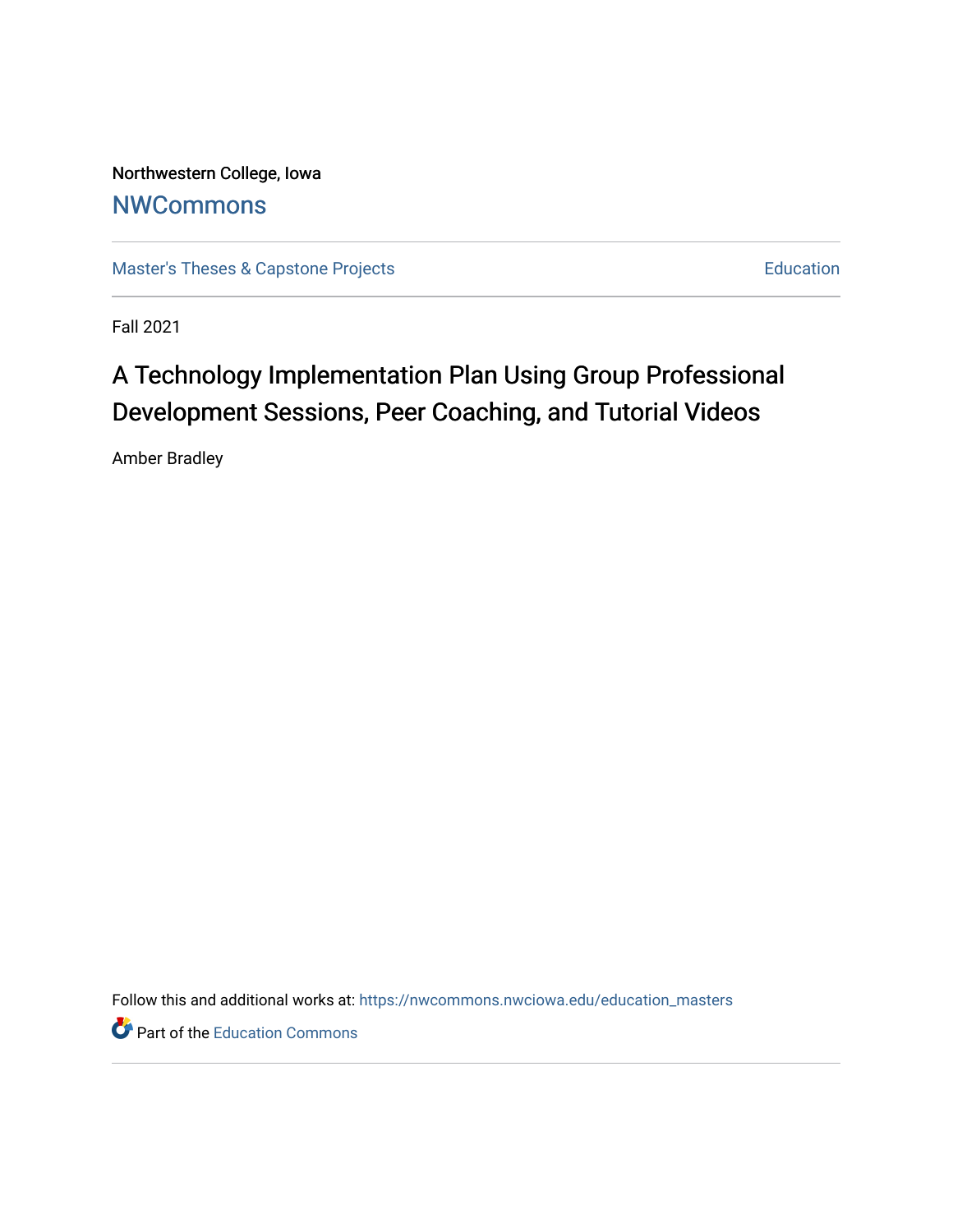### **A Technology Implementation Plan Using Group Professional Development Sessions, Peer**

### **Coaching, and Tutorial Videos**

Amber Bradley

Northwestern College

A School Improvement Project Presented

in Partial Fulfillment of the Requirements

For the Degree of Master of Education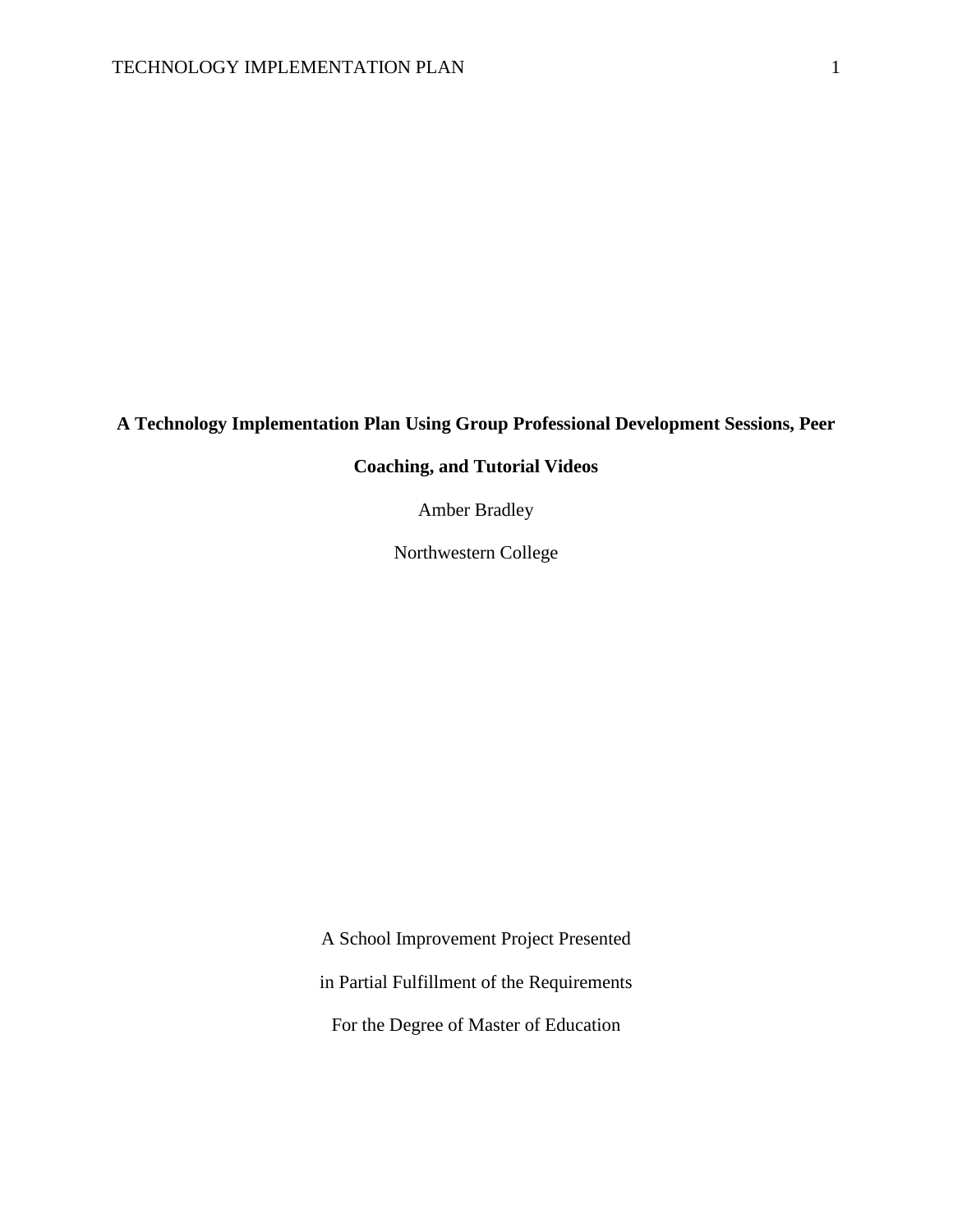#### **Abstract**

Technology is an integral component of a 21<sup>st</sup> century education. In order to streamline digital learning, many schools are turning to digital learning management sites like Schoology. Sites like Schoology allow educators to organize and deliver content to improve student learning for both in-person and at-home education models. Coupled with platforms like Google Workspace for Education, they are effective tools in a teacher's digital toolbox for integrating and managing online components of learning. However, their effectiveness is dependent on a teacher's digital fluency including teachers' self-efficacy. This school improvement plan seeks to build teachers' digital fluency, especially in these two platforms—Google Workspace for Education and Schoology. This will be accomplished through the use of group training sessions in a situated context, individualized peer coaching, and on-demand tutorial videos which cover topics the educators indicated as areas of need. The literature review contained in this plan establishes these three approaches as effective components of technology professional development.

*Keywords:* Google Workspace for Education, technology integration, peer coaching, professional development, school improvement plan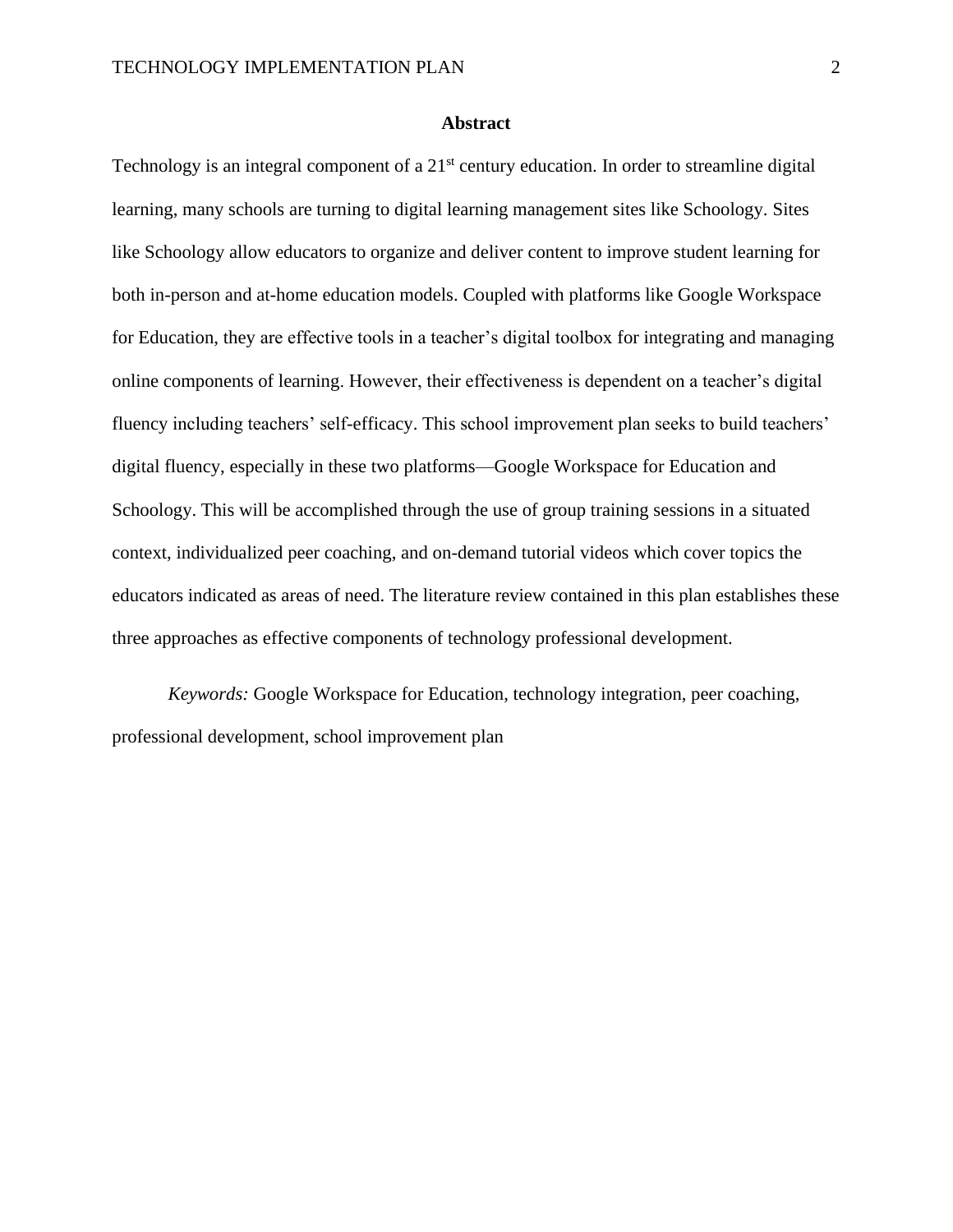### **Contents**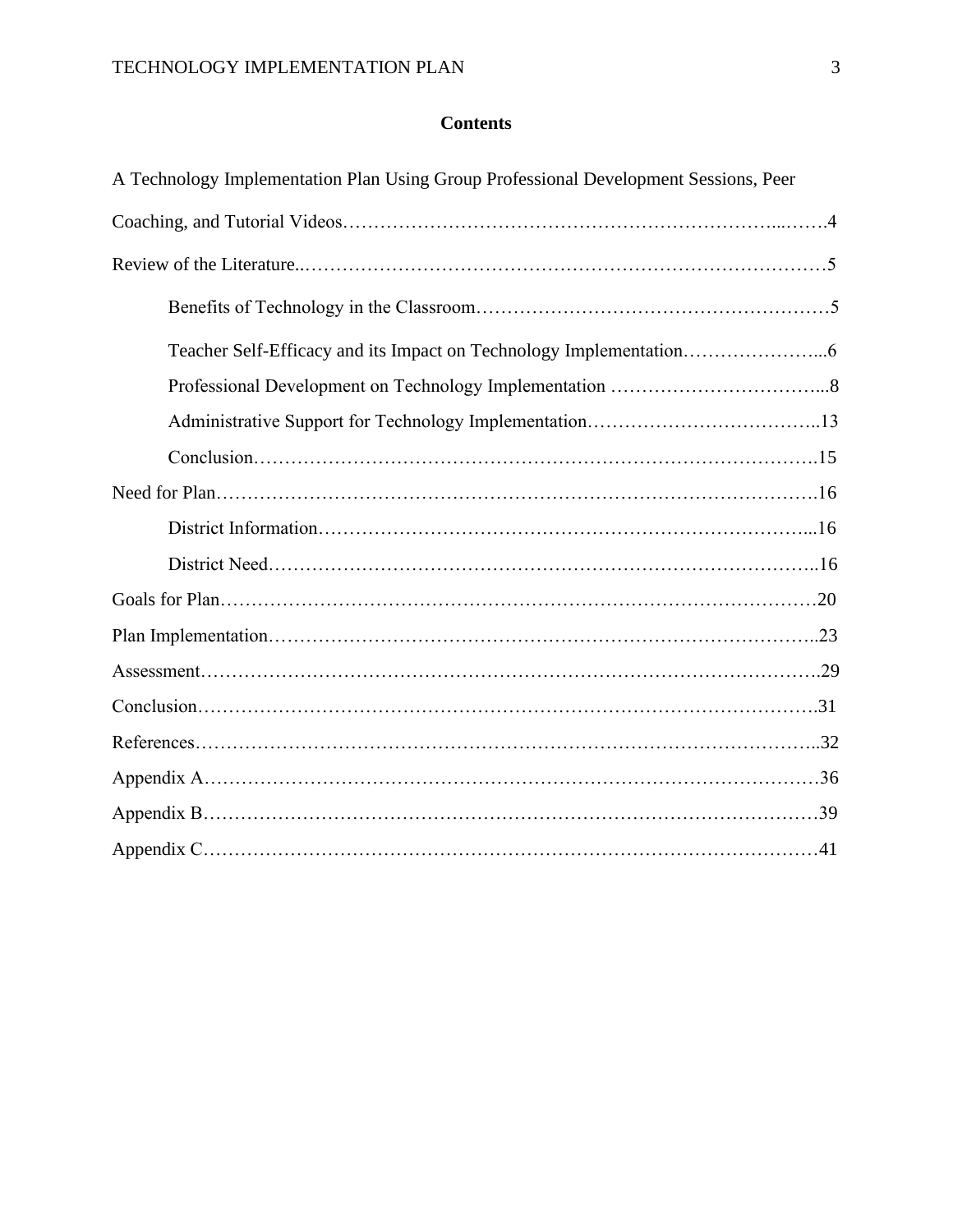### **A Technology Implementation Plan Using Group Professional Development Sessions, Peer Coaching, and Tutorial Videos**

With advances in technology, the skills students need to learn have evolved (Andrew, 2019). A 21<sup>st</sup> century education is learner-centered and rich in technology (Hartman et al., 2019). In a study of Generation Z students, less than half favored instruction led by the teacher (Global Research and Insights, 2018). With this educational evolution, teacher training and professional development has also shifted. Unfortunately, many educators have not been provided with the experiences to educate in this technology-rich setting (Hartman et al., 2019).

Freeman Academy is a small, Christian school in rural South Dakota. There are thirteen certified educators on staff who fill a variety of roles at this K-12 institution. Among this staff, there is a wide gap along the digital fluency continuum. The problem is some of the staff do not feel confident implementing technology effectively in the classroom. There has also been limited relevant professional development and support regarding technology implementation.

This school improvement project aims to bridge the digital fluency gap and help each teacher feel successful in implementing technology, and more specifically, Google Workspace in their classroom. Google Workspace has been specifically chosen as the focus of this project due to its relevancy since Freeman Academy is adopting Google Workspace in conjunction with its current learning management system (LMS)—Schoology. By supporting teachers in this manner, student learning outcomes will be directly impacted and improved.

The resources utilized in this project were primarily sourced from the educational research database—ERIC. The articles chosen came from scholarly journals and are peerreviewed. The majority of the resources are from within the last ten years.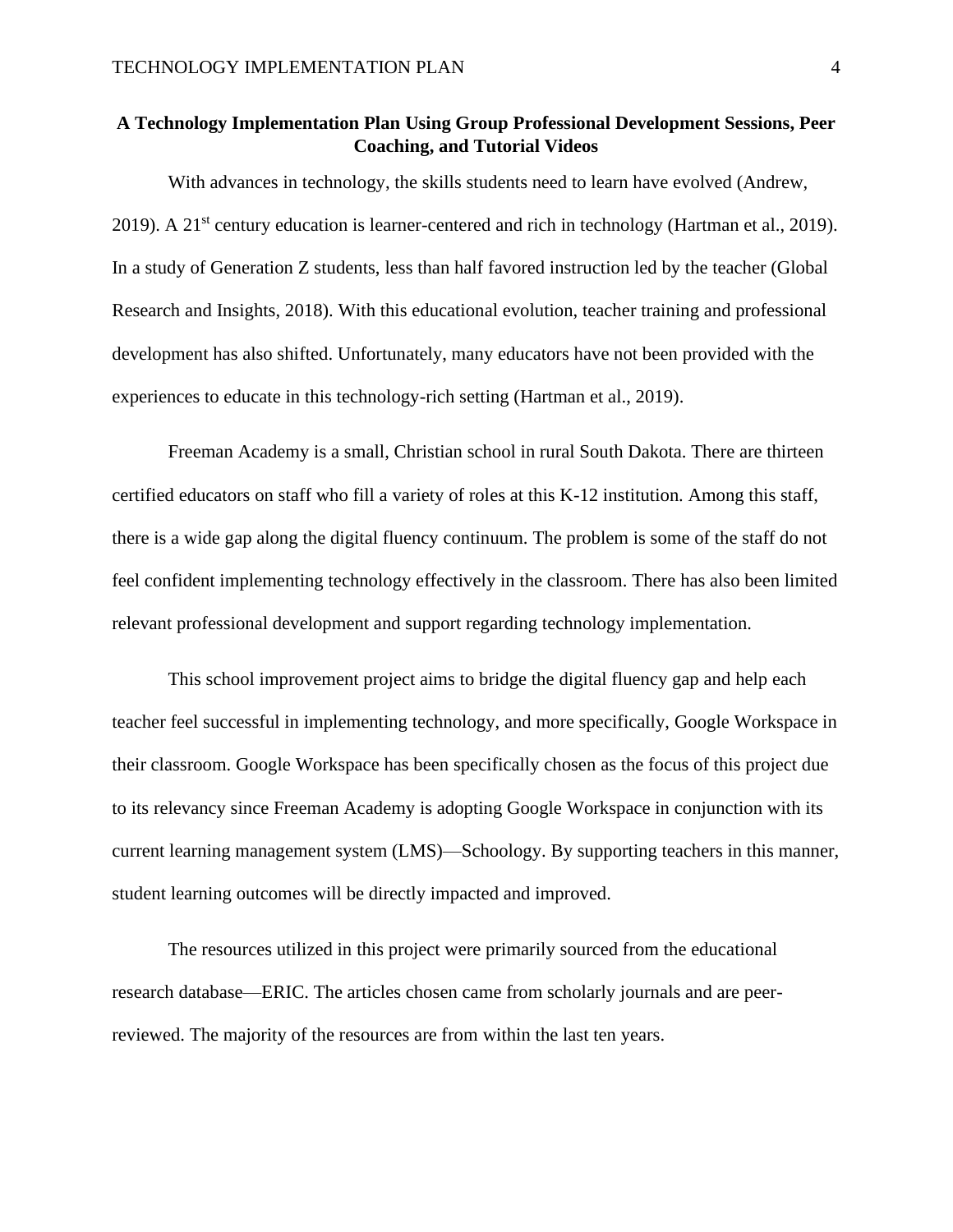#### **Review of the Literature**

The purpose of this literature review is to identify current research and practice pertaining to effective technology coaching practices and technology implementation in the classroom. Specific consideration will be given to personalized professional development opportunities including on-demand digital options, one-on-one coaching models, and administrative roles in technology implementation. This literature review reveals a need for instructional technology coaches who offer personalized support for each educator as they navigate technology implementation that is supported by their administration in their respective classrooms.

#### **Benefits of Technology in the Classroom**

Using Web 2.0 tools such as Google Workspace for Education offers users many possibilities to enhance student learning and improve teaching (Pan & Franklin, 2011; Awuah, 2015). Likewise, the use of these tools is important to building necessary skills for  $21<sup>st</sup>$  century learners (Andrew, 2019). One of these skills includes collaboration. The International Society for Technology in Education (ISTE) lists global collaborator as one of its student standards (ISTE, 2021).

Google Workspace for Education boasts of its ability to simplify collaboration (Google, 2021). Research has been done to determine advantages and limitations to using Google apps as well as its usefulness for the purpose of collaboration (Andrew, 2019; Awuah, 2015). Google's core apps—Docs, Sheets, Slides, and Forms—were utilized in these research activities. One study determined that participants found the Google apps helpful and useful for their learning (Andrew, 2019). Similarly, the Google apps have been examined for their effectiveness in collaboration. A study focusing its research on collaboration between educator and student found a significant growth in student self-efficacy with Google Docs and Slides. The qualitative data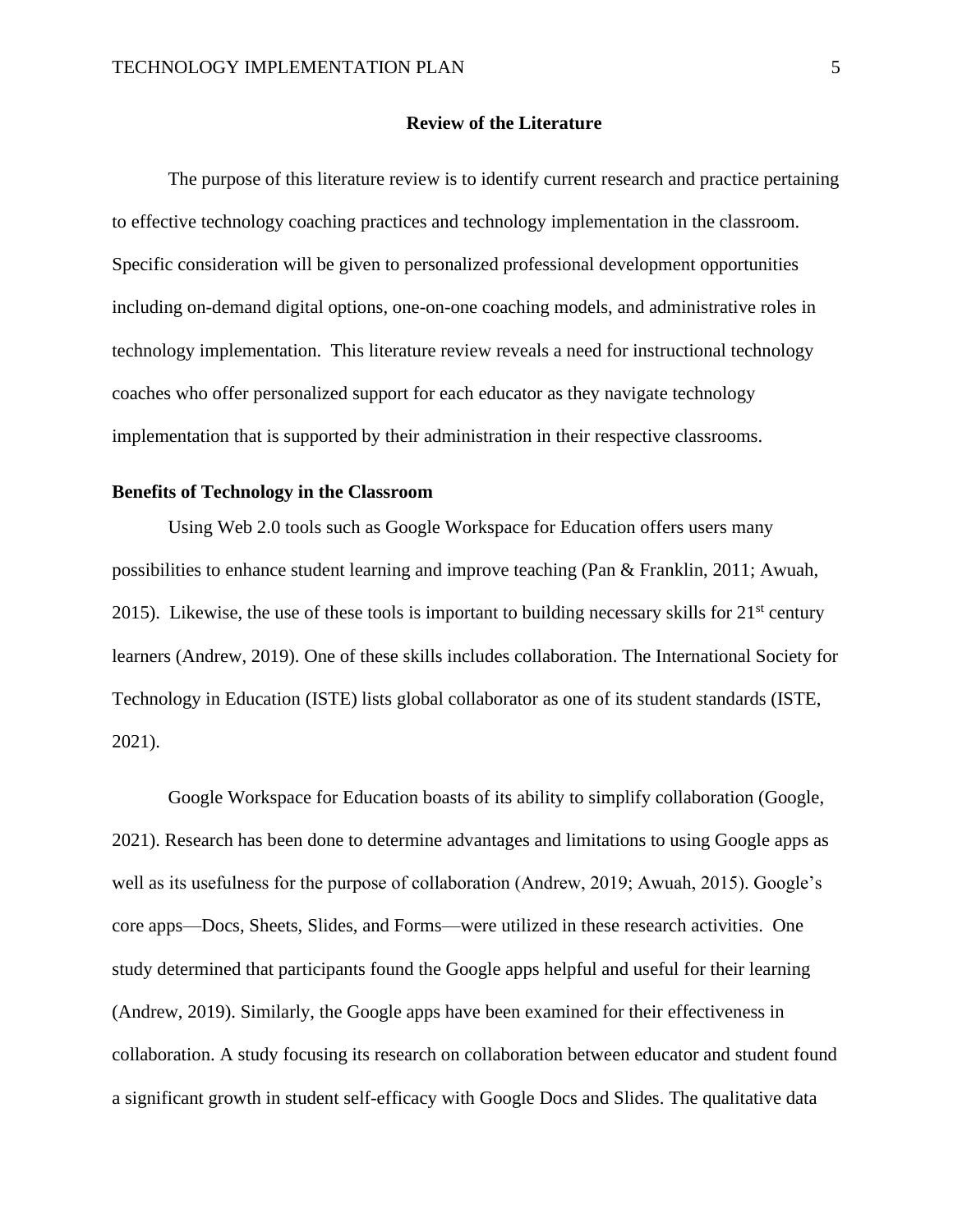revealed themes such as positive accessibility, instructor feedback and support, and ease of use (Edwards & Baker, 2010). Overall, the data supports Google's claim to simplify collaboration (Google, 2021), which provides educators with a platform to achieve ISTE standard 7: Global Collaborator (ISTE, 2021).

In addition to its collaboration features, Google Workspace for Education has been shown to increase student engagement (Awuah, 2015) as well as improve student learning (Awauah, 2015). The implementation of Web 2.0 tools and Informational Communication Technologies (ICT) such as Google has become essential to teaching and learning in the  $21<sup>st</sup>$ century classroom (Awuah, 2015). Its effectiveness depends on the student's and the educator's digital fluency and adaptability, though (Awuah, 2015; Middleton & Murray, 1999; Pan & Franklin, 2011). Interestingly, research suggests successful technology integration is dependent on a teacher's self-efficacy, professional development, and administrative support (Pan & Franklin, 2011; Sehgal, 2016).

#### **Teacher Self-Efficacy and its Impact on Technology Implementation**

Self-efficacy is one's belief in his or her abilities and a subjective reflection of what one believes he or she can do with those abilities (Bandura, 1977). It is area specific, so one may have high self-efficacy in one area and low self-efficacy in another (Kwon et al., 2019). For example, a teacher may have high self-efficacy in teaching reading while having a low selfefficacy in teaching math. Self-efficacy is an important factor to consider when asking teachers to implement technology in the classroom.

Since the discovery of this phenomenon, it has been researched and applied to many areas including technology implementation in the classroom (Holden & Rada, 2011; Kwon et al.,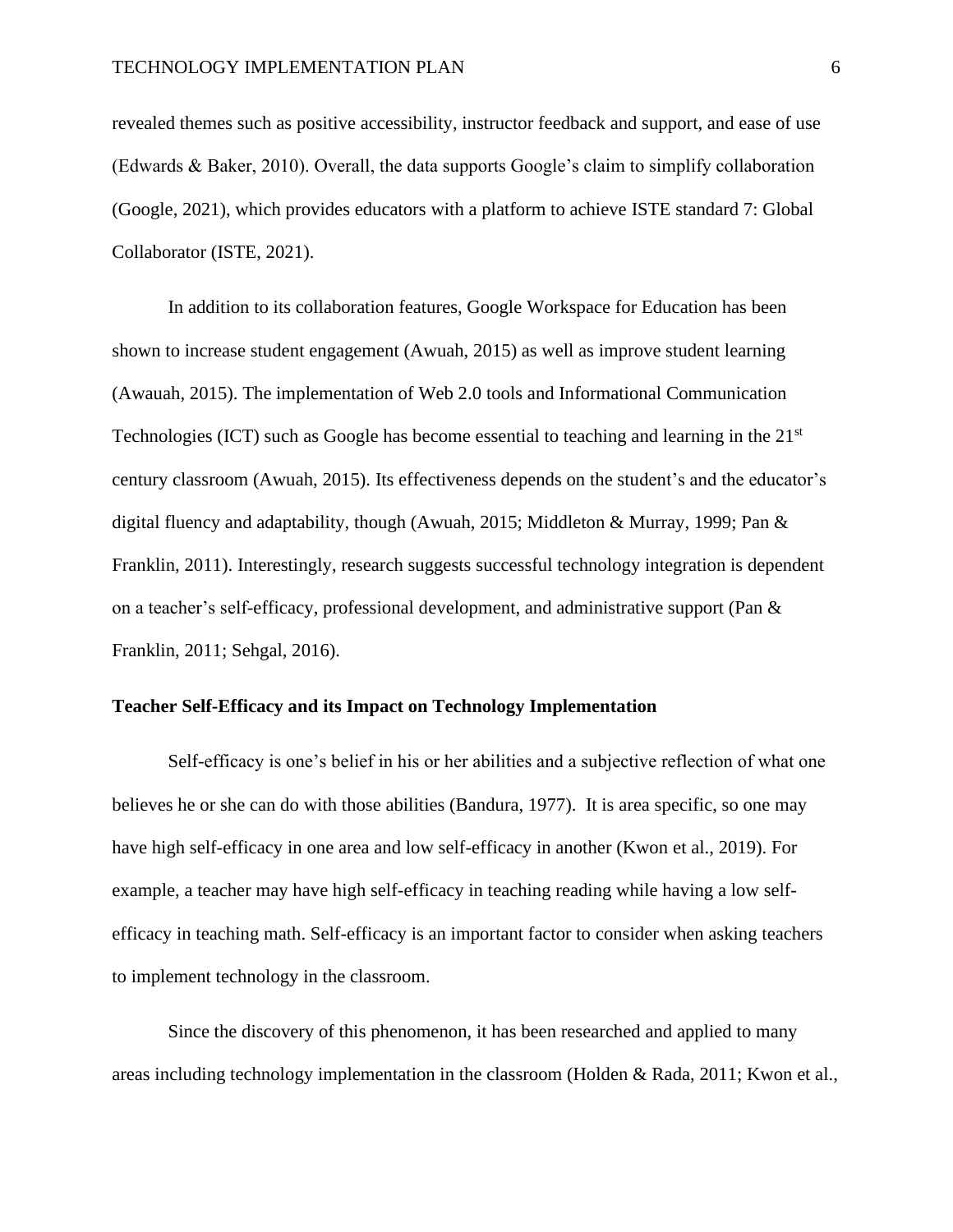2019; Pan & Franklin, 2011). This research has revealed some trends occurring between teacher self-efficacy and technology integration. Low self-efficacy regarding technology use translates into low technology integration in the classroom (Pan & Franklin, 2011). Another revealed trend is that a higher level of teacher self-efficacy indicates a higher belief in one's ability to use new technology in the classroom and trouble-shoot any technology issues that may arise (Kwon et al., 2019).

Teachers who have low self-efficacy toward technology are hesitant to incorporate technology into their classroom (Holden & Rada, 2011; Kwon et al., 2019; Pan & Franklin, 2011). Since self-efficacy is domain specific, even experienced teachers and teachers who have high self-efficacy toward their ability to teach may have low self-efficacy toward technology implementation. This is especially true if teachers have not had significant technology exposure or training (Kwon et. al., 2019).

Educators who have had considerable technology usage and training have been found to have high self-efficacy toward technology. In addition, they are more likely to implement new technologies in the classroom (Holden & Rada, 2011). Implementing technology in the classroom has shown to improve education (Hartman et al., 2019; Serin & Bozdag, 2020). Selfefficacy has been found to improve teacher effectiveness which influences student achievement (Sehgal et al., 2016). It is then reasonable to conclude that high self-efficacy regarding technology, and including technology in the classroom, will lead to improved student success.

Understanding how self-efficacy impacts technology implementation which reflects student achievement informs the need to increase it. Two important factors that have been identified to indicate how to enhance teacher's self-efficacy are appropriate and relevant professional development experiences as well as administrative leadership (Kwon et al., 2019;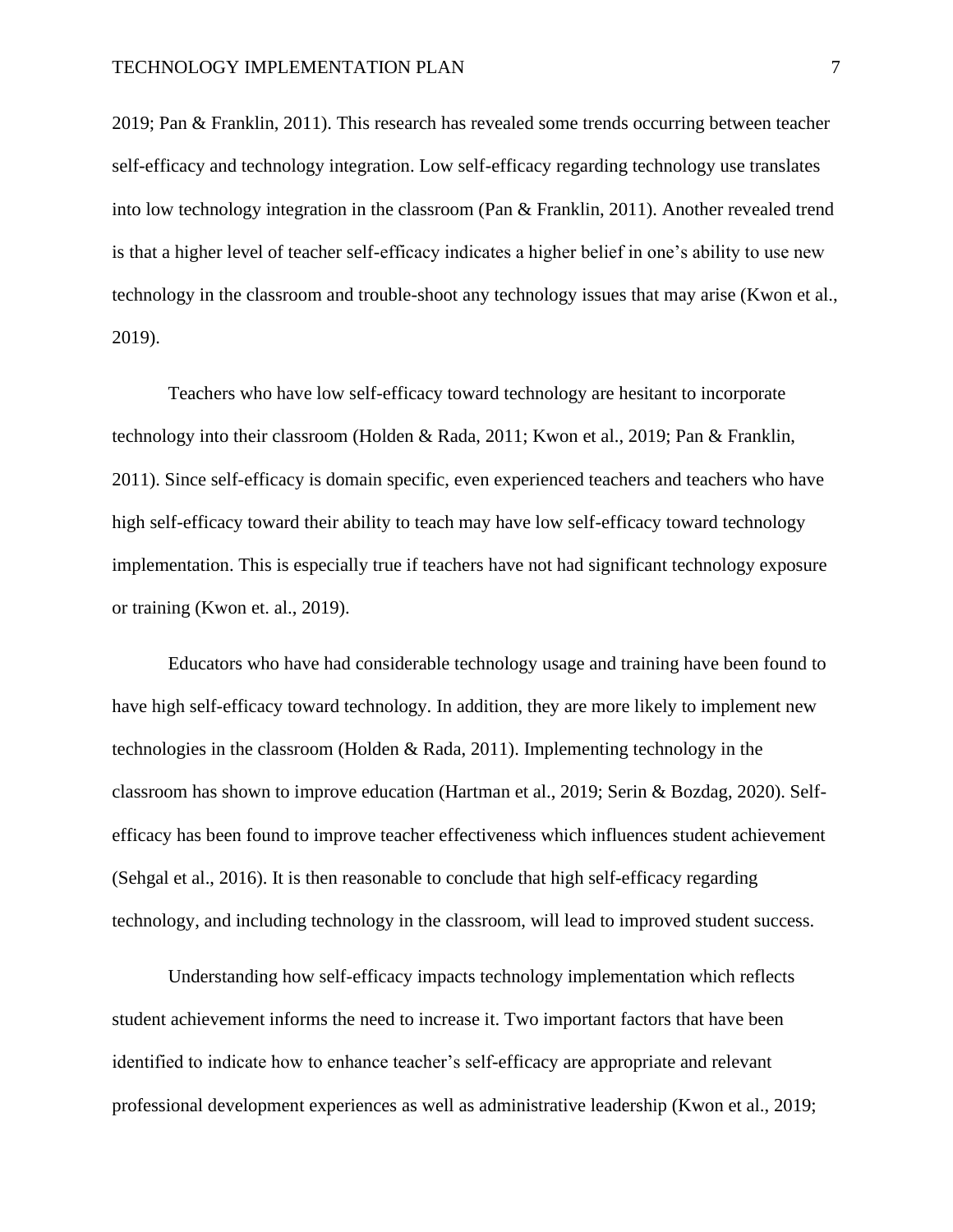Pan & Franklin, 2011; Sehgal, 2016). In order to build self-efficacy among educators, they need professional development that is rooted in experienced-based activities (Liu & Phelps, 2020) and support from administration (Sehgal, 2016).

#### **Professional Development on Technology Implementation**

Research has shown that effective professional development experiences focusing on technology implementation come in three main forms: group training sessions that are rooted in situated context, peer coaching, and video trainings (Kwon et al., 2019; Rice et al., 2020; Sugar, 2005). Additionally, one important aspect of all professional development options is relevancy to the attendees' teaching situation (Liu & Phelps, 2020; Unger & Tracey, 2013). In order for knowledge to be retained, it needs to be applicable to the setting in which it will be used (Liu & Phelps, 2020).

Before discussing each of these types of professional development experiences, it is important to further explain the commonalities across all of them. Unger & Tracey (2013) completed a comprehensive study of effective technology professional development. In that study they concluded relevancy and practicality are extremely important factors. There should be access to resources after the experience such as tutorial videos. Also, the professional development should offer flexibility to work independently. Finally, the experience should offer clear instructions and feedback (Unger & Tracey, 2013). These findings are supported by similar, but more-focused studies of technology professional development (Liu & Phelps, 2020; Ma et al., 2018; Sugar, 2005; Sugar & Slagter van Tryon, 2014).

Unger and Tracey (2013) also identified seven successful components of technology professional development: relevant, educational, accessible, reactive, interactive,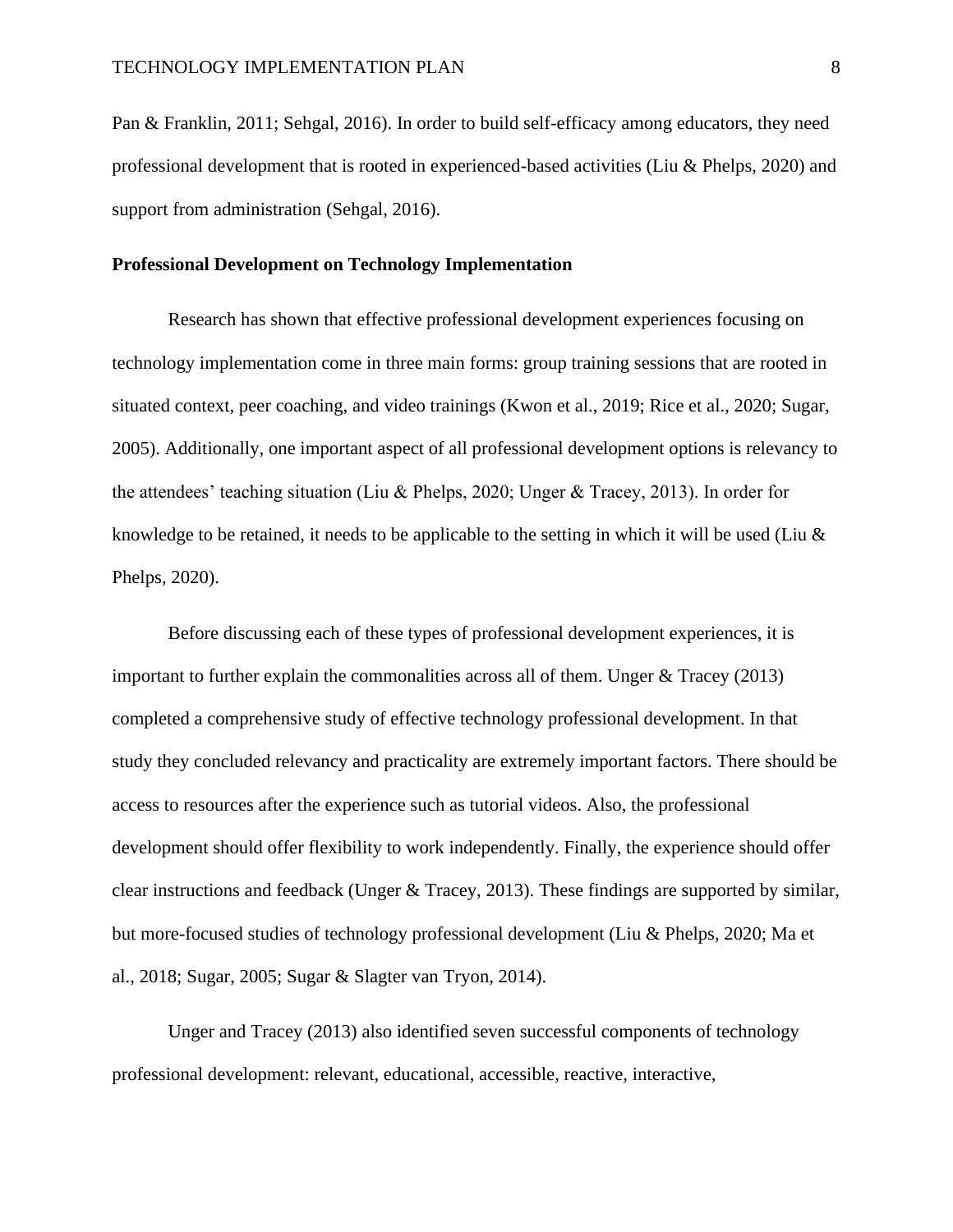#### TECHNOLOGY IMPLEMENTATION PLAN 99

straightforward, and instructive. While utilizing these components, professional development exercises should include learner-centered and applicable technology that incorporates both pedagogy and planning time (Unger & Tracey, 2013). Since the ultimate goal of all technology integration is to increase student learning, it is important that all professional development opportunities support that (Liu & Phelps, 2020; Unger & Tracey, 2013).

Group technology training sessions can occur via a variety of mediums like self-paced training courses (Fulgence, 2020), school-wide in-services (Unger & Tracey, 2013), and online professional development courses (Liu & Phelps, 2020; Ma et al., 2018; Unger & Tracey, 2013). The distinguishing factor of this type of professional development from the others examined in this review is that it is not individualized to meet the needs of the learner, but it is organized with specific purpose and content. For the purpose of this literature review, this type of professional development experience will be referred to as group training sessions.

Group training sessions can be an effective form of technology professional development (Unger & Tracey, 2013); however, there are some key components that need to be included in order for it to serve this purpose. In addition to the previously identified characteristics of a successful professional development experience from the Unger  $&$  Tracey (2013) study, a group training session must connect directly to each teacher's classroom (Sugar, 2005). The content used and learned in the session must be adaptable to be applied to the teacher's classroom. In a study determining knowledge retention after professional development experiences, Liu and Phelps (2020) found that there is significant knowledge loss unless the experience is applied to the teacher's setting. This application to the classroom is the definer in situated professional development (Sugar, 2005).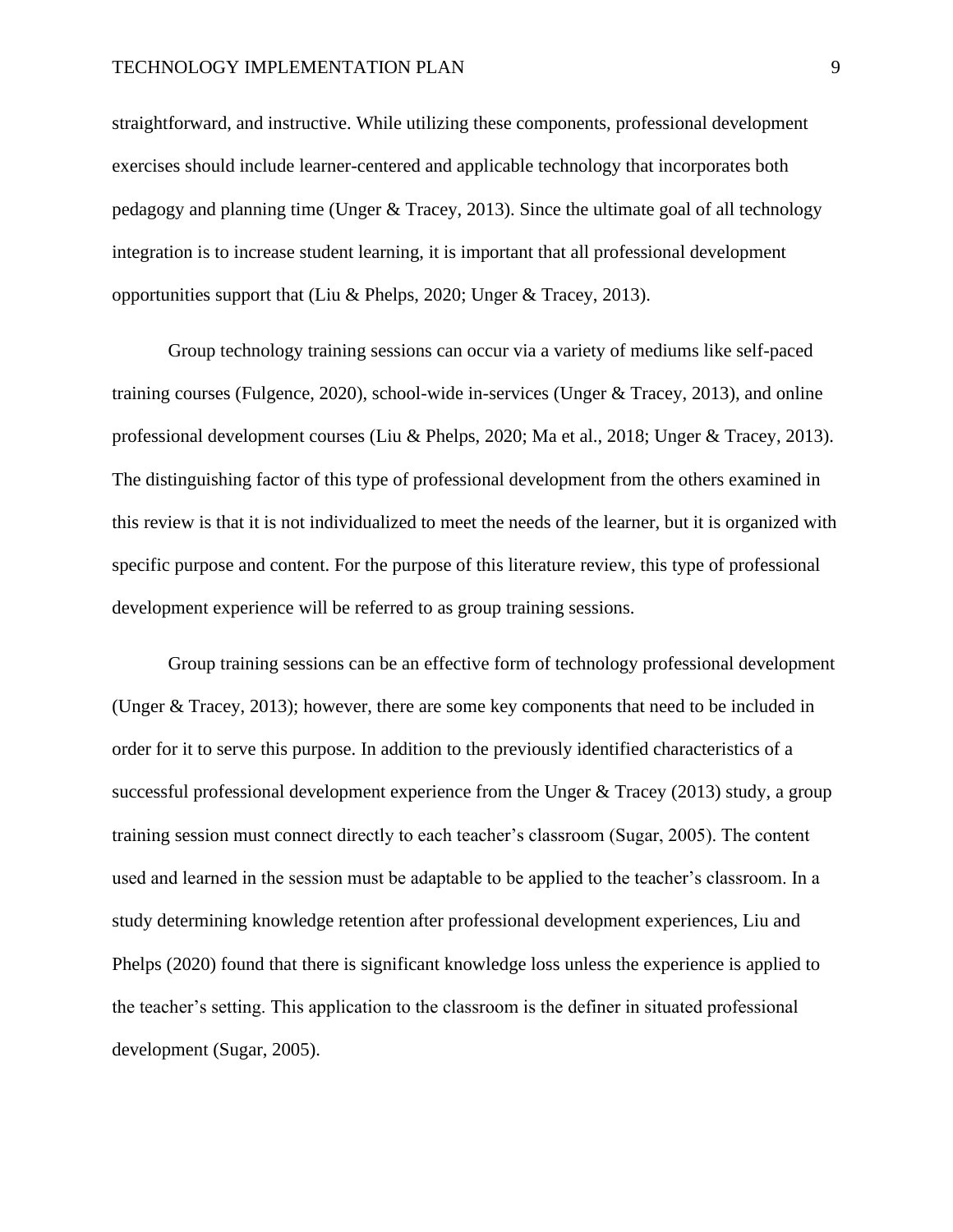Another determiner of knowledge retention and effective group training sessions is follow-up and accountability (Sugar, 2005). In many traditional workshops and trainings, there is no follow-up afterwards to determine the success of the learned knowledge (Liu & Phelps, 2020). The addition of this accountability strengthens the effectiveness of group training sessions.

While group training sessions can be an effective form of technology professional development (Unger & Tracey, 2013), they can be enhanced with the addition of individual technology coaching sessions (Ma et al., 2018; Sugar, 2005; Sugar & Slagter van Tryon, 2014). A technology coach is one who meets the individual technology needs of educators at a school or within a school district (Ma et al., 2018; Sugar & Slagter van Tryon, 2014). Peer coaching reflects this with the establishment of an instructional technology coaching program at one's own school or district (Ma et al., 2018). For the purpose of continuity throughout this paper, peer coaching will be used to refer to any type of individualized technology coaching experience.

Peer coaching has been proven to have many benefits to the educators involved. These benefits include overcoming external and internal barriers to technology implementation (Sugar, 2005), individualizing the content to the teachers' needs (Liu & Phelps, 2020; Ma et al., 2018; Sugar, 2005), and building digital fluency (Fulgence, 2020). All of these are important factors to consider when implementing technology.

External and internal factors have been shown to prevent teachers from implementing technology into their classroom (Kwon et al., 2019; Sugar, 2005). Lack of technology or access issues are both examples of external barriers (Sugar, 2005). Self-efficacy and autonomy are considered internal barriers to technology implementation (Ma et al., 2018; Sugar, 2005). These factors are considered and can be overcome in proper peer coaching (Unger & Tracey, 2013).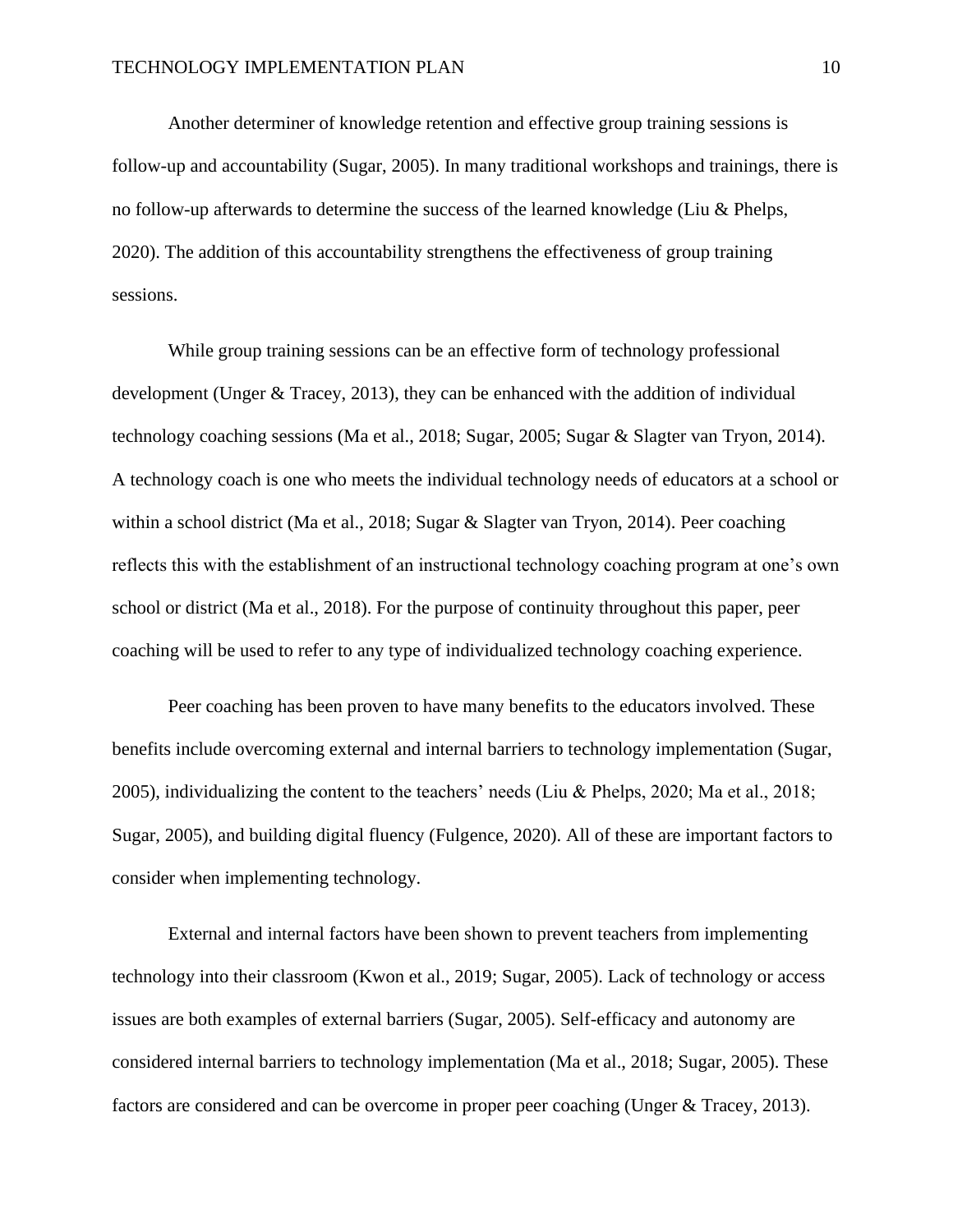Given the nature of peer coaching, these barriers are addressed in individualized and applicable manners (Kwon et al., 2019). One way a peer coach supports his or her educator is by assisting in troubleshooting problems with technology. They help fix technical issues that may arise which are external barriers (Sugar, 2005). Other tedious tasks like uploading programs or software maintenance and updates are external barriers that deter hesitant educators from incorporating technology into their classroom (Hartman et al., 2019). Learning how to address these issues as they arise is an effective means of peer coaching and overcoming external barriers (Hartman et al., 2019). However, supporting educators as they learn to overcome internal barriers is what will sustain their technology use.

Internal barriers, such as self-efficacy, can be addressed and overcome through frequent and collaborative coaching sessions (Sugar, 2005; Unger & Tracey, 2013). An important aspect of these sessions when addressing internal barriers is setting a tone of empathy and support (Ma et al., 2018; Sugar, 2005). Peer coaches, intending on building the self-efficacy of their educator, should focus on meeting the immediate needs without pushing a specific technology agenda (Kwon et al., 2019; Sugar, 2005). It is also important to use non-technical terminology when coaching. If coaches establish a coaching relationship built on empathy, support, and patience, these internal barriers are shown to be overcome (Sugar, 2005).

The factor that sets peer coaching apart from other professional development experiences is its ability to individualize the content (Slagter van Tryon  $\&$  Schwartz, 2012; Sugar, 2005; Sugar & Slagter van Tryon, 2014). Teachers are met where they are at in their digital fluency journey as opposed to a one-size-fits-all approach. In these sessions, the focus is on pedagogy and the respective learning environment of the teachers (Sugar, 2005; Unger & Tracey, 2013). The projects are authentic and relevant where student outcomes are the driving factor (Slagter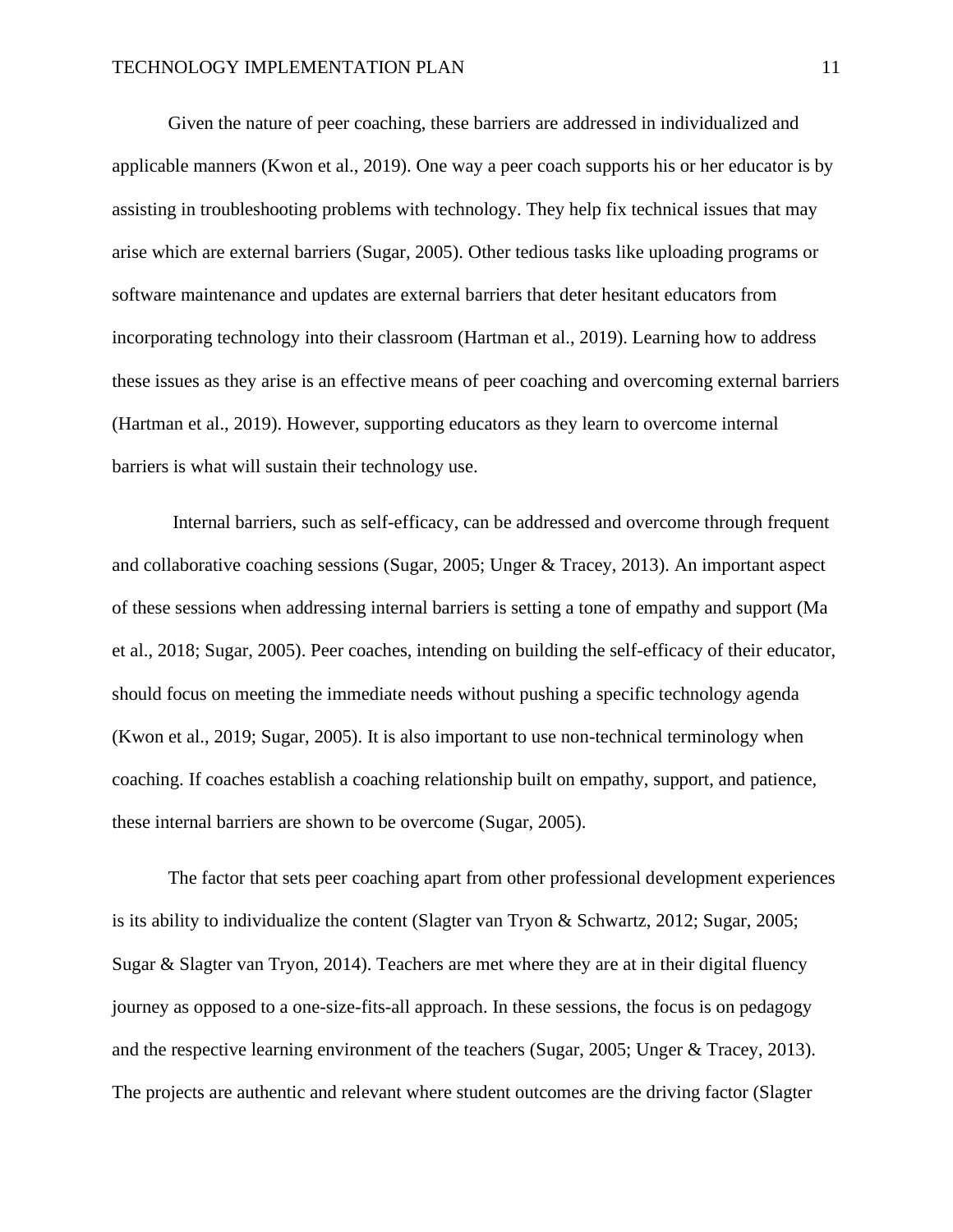van Tryon & Schwartz, 2012; Sugar, 2005). Additionally, the coaching experience is ongoing and reoccurring (Sugar, 2005; Sugar & Slagter van Tryon, 2014). This is important for both the coach and the educator. The coach can take time to research or find resources for the educator. Also, the educator has multiple opportunities to learn and ask questions.

A third benefit of peer coaching is its ability to build digital fluency among teachers in a  $21<sup>st</sup>$  century education (Fulgence, 2020). In the  $21<sup>st</sup>$  century, technology is always changing and progressing. Students need new skill sets compared to previous generations of students (Andrew, 2019), and teachers need to be digitally fluent in order to teach these new skill sets (Fulgence, 2020). However, many teachers do not feel adequately prepared to effectively utilize technology in the classroom (Hartman et al., 2019; Sugar, 2005).

Digital fluency is both knowing how to use technology and how to create significant digital content easily (Fulgence, 2020). Digital fluency within the educational construct refers to using teachers' understanding of how to innovatively use digital tools to meet student needs and achieve learning objectives (Fulgence, 2020). This is the foundation for the educational shift from passive to active learners (Hartman et al., 2019).

In this shift, the teacher's role changes from information giver to educational facilitator (Hartman et al., 2019). The learning environment evolves from being teacher-centered to learnercentered (Hartman et al., 2019). A peer coaching program can empower educators through this dramatic educational evolution (Fulgence, 2020; Hartman et al., 2019). One way to accomplish this is by facilitating a professional learning community among the teachers in a school (Sugar & Slagter van Tryon, 2014). In this professional learning community, the peer coach establishes an environment of collaboration and support. While the coaching is still individualized, the community provides a place for teachers to share ideas and resources as well as accountability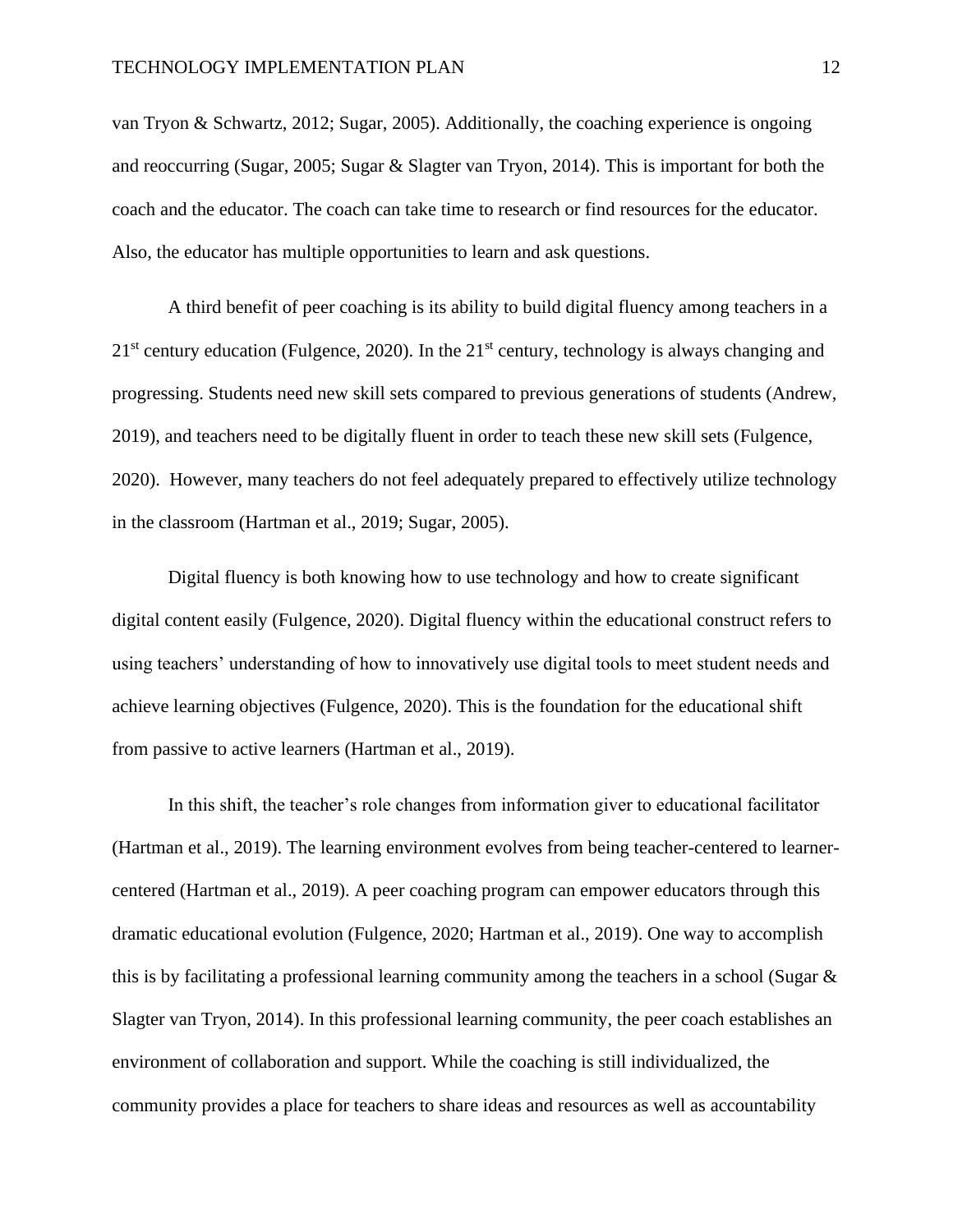(Sugar & Slagter van Tryon, 2014). By increasing digital fluency through peer coaching and developing a professional learning community, student learning is positively affected (Fulgence, 2020; Sugar & Slagter van Tryon, 2014).

The third component of a successful technology professional development is video tutorials. Research indicates that follow-up and continuous access to resources sustains a successful technology integration (Liu & Phelps, 2020; Sugar & Slagter van Tryon, 2014; Unger & Tracey, 2013). Video tutorials can be used to provide on-demand professional development and support for educators. Rice et al. (2020) identifies two important components of video tutorials. First, they should be specific and model best-practices for the intended purpose of the video (Rice et al., 2020). Additionally, videos should be concise and straight-forward without adding unnecessary information (Rice et al., 2020). Only one concept should be featured in a video. Instructional videos or video trainings offer continuous support for the educators without using a lot of resources (Unger & Tracey, 2013).

#### **Administrative Support for Technology Implementation**

Finally, another contributing factor to an effective technology integration and building of teacher self-efficacy is administrative leadership and support (Gonzales, 2020; Machado & Chung, 2015; Sehgal, 2016). Technology integrations, like one-to-one laptop programs, have been shown to improve student outcomes (Gonzales, 2020). However, the success of these integrations is dependent on proper implementation (Gonzales, 2020; Machado & Chung, 2015). There are two ways administrative roles in technology integration are influential: creating a vision for the project and overcoming barriers (Gonzales, 2020; Machado & Chung, 2015).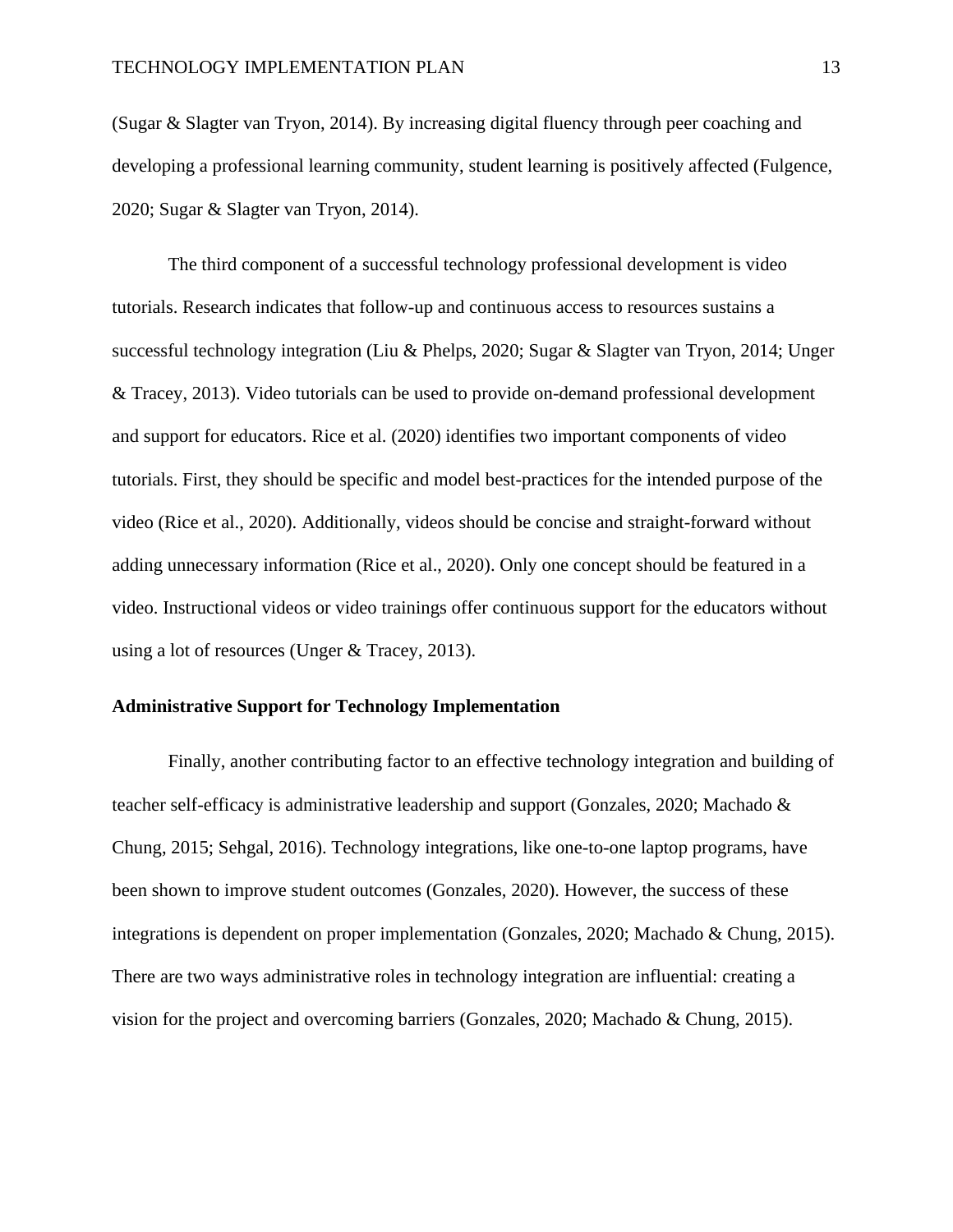Creating a clear vision that is rooted in pedagogy and curriculum is the most effective way a principal can implement a technology plan (Machado & Chung, 2015). In order to do this, the administrator needs to be informed and have clear intentions for teachers and students (Gonzales, 2020; Machado & Chung, 2015). If the principal is trained in the technology and has had significant experiences with it, then the project is more likely to succeed (Machado & Chung, 2015). Additionally, having clear intentions for the plan and its stakeholders will have a positive affect on the implementation (Machado & Chung, 2015). Training and vision will also have a positive impact on overcoming project barriers.

Just as there are external barriers for teachers integrating technology in the classroom (Hartman et al., 2019; Sugar, 2005), principals experience barriers in implementing a technology project (Gonzales, 2020; Machado & Chung, 2015). These barriers include budget and teacher buy-in (Gonzales, 2020).

While initial money and resources can commonly be sourced for new technology programs through grants and donations, administrators find it difficult to sustain programs due to lack of upkeep funds (Gonzales, 2020). They struggle to source the funds necessary to purchase new technology as the initial tools may break or become obsolete. Once a technology implementation has commenced, there must be necessary funding to maintain and sustain it (Gonzales, 2020).

Another barrier principals need to overcome is teacher buy-in (Gonzales, 2020). The key to overcoming teacher buy-in is adequate professional development (Gonzales, 2020; Machado & Chung, 2015). This professional development should be ongoing and be indicative of the intentions set forth by the project vision (Machado & Chung, 2015). When professional development is aligned with the project goals, continuous, and individualized, there is a positive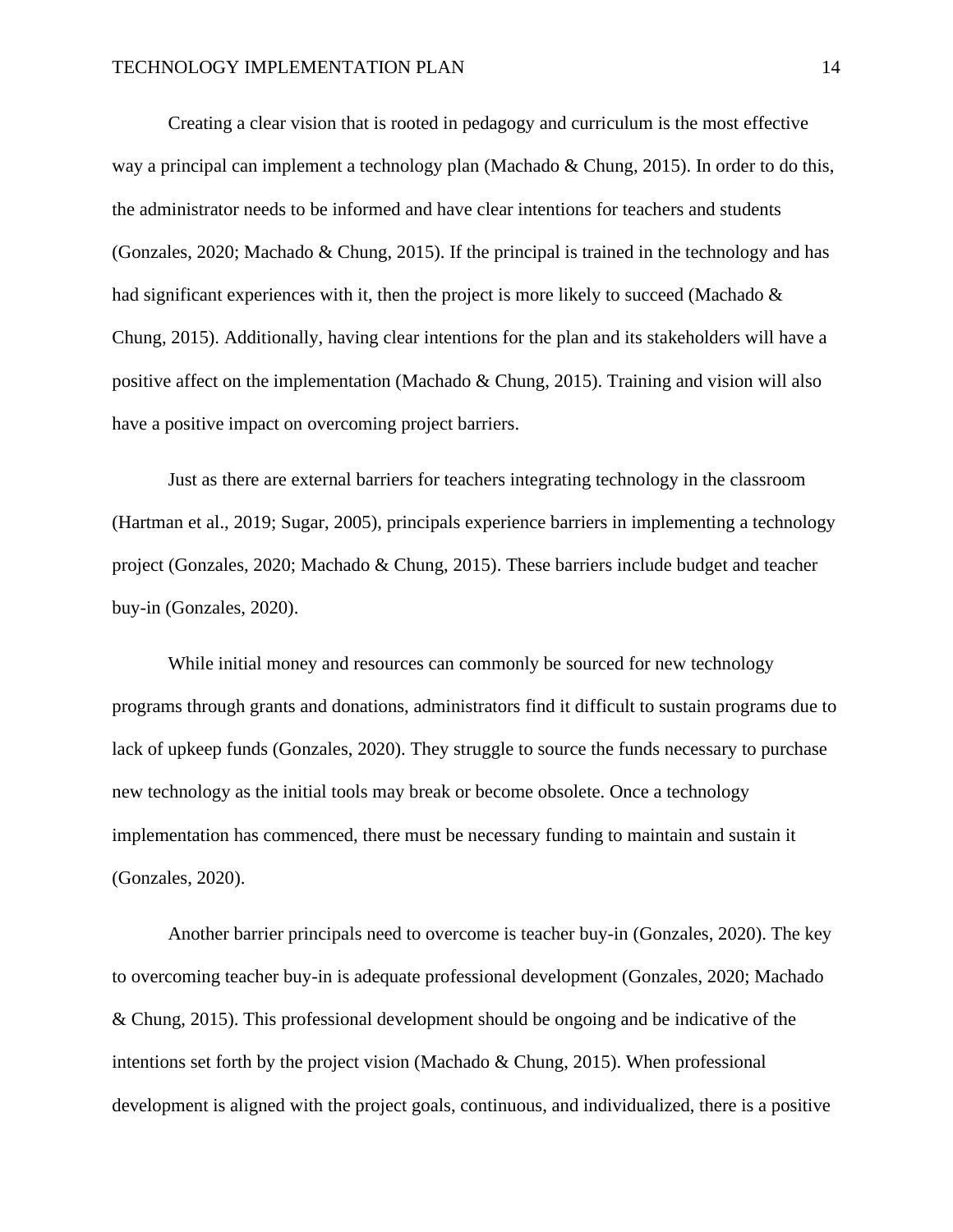effect on the outcome of the project (Machado & Chung, 2015; Unger & Tracey, 2013). In addition, it also helps build teacher buy-in and self-efficacy (Gonzales, 2020; Sehgal, 2016).

#### **Conclusion**

The literature has revealed important characteristics of effective technology professional development. Among these characteristics is a theme of learner-centered activities that are relevant to each unique learning environment and meet the needs of each educator in addressing external and internal barriers on technology integration. These can be accomplished through group sessions, peer coaching, and video tutorials. Additionally, they all serve as effective professional development to build teacher self-efficacy. These themes serve to inform bestpractices used in technology implementation projects.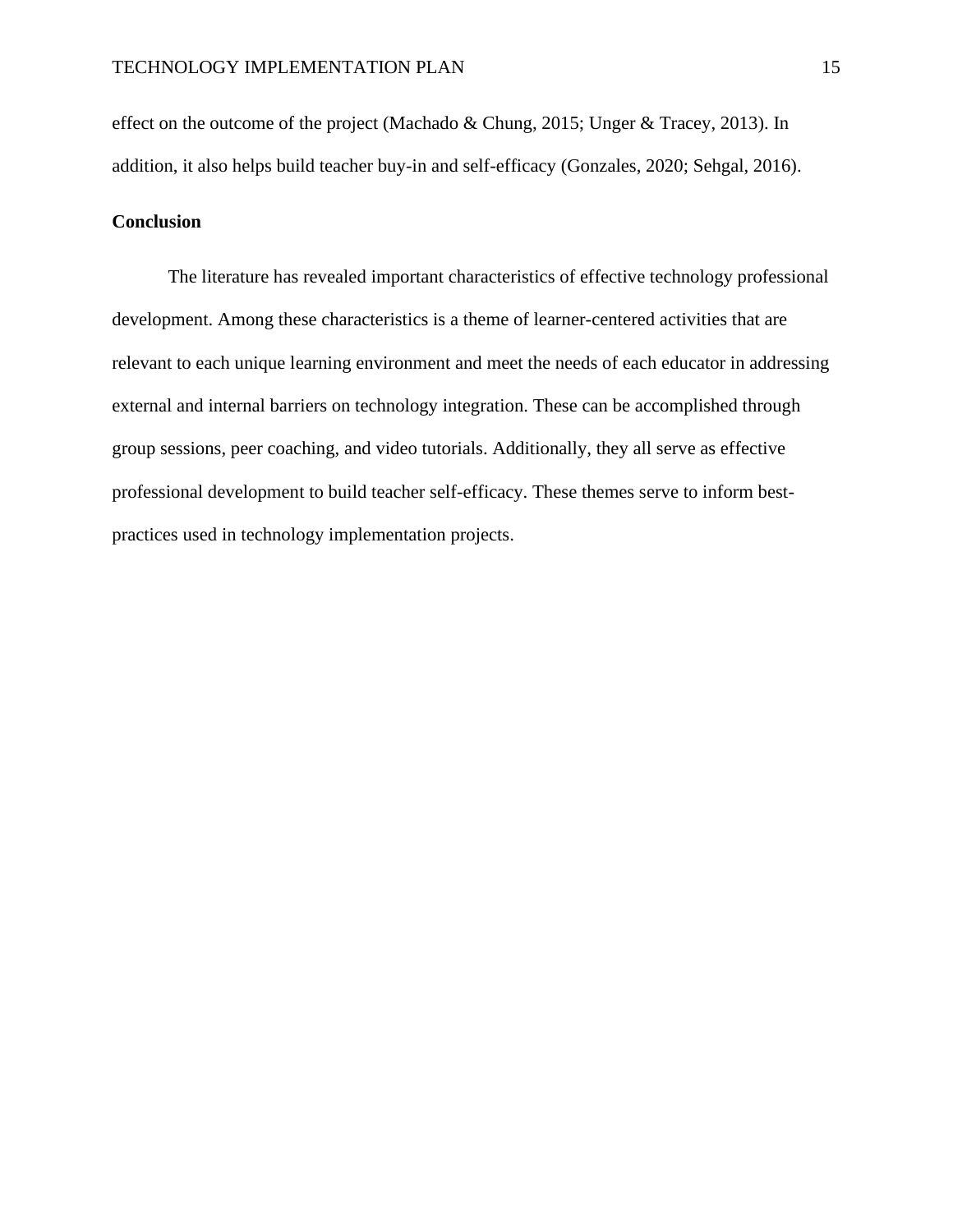#### **Need for Plan**

#### **District Information**

Freeman Academy is a private, Christian school in Freeman, South Dakota. It serves approximately 75 students populating kindergarten through twelfth grade. There are thirteen certified teachers on staff. Although Freeman Academy is a private school, it is fully accredited by the state of South Dakota as well as the accreditation agency—Cognia. It is also a part of the Mennonite Secondary Education Council (MSEC). In addition to these credentials, Freeman Academy is ranked as the best private K-12 school in South Dakota as well as the best private high school in South Dakota.

Freeman Academy's history dates back to its beginnings in 1900 as a teacher preparatory school. Throughout the last 121 years, Freeman Academy's identity has changed, however it has always remained an institution grounded in faith and academic achievement. A recent visit by an alumnus revealed the evolving roles of a specific room in one of the campus buildings that is nearly 100 years old. Several decades ago, it was a sewing room. Now, it is home to fifteen computers serving as the elementary computer lab. This evolution is also evident in curricular areas. In 2018, the learning management system, Schoology, was implemented as a means of facilitating technology integration in every classroom. Two years later, in response to the Covid-19 pandemic, Google Workspace for Education was added to Freeman Academy's digital toolbox. Throughout these implementations, there has been little to no professional development offered for the educators. This has led to unorganized and inconsistent technology implementation by the teachers.

#### **District Need**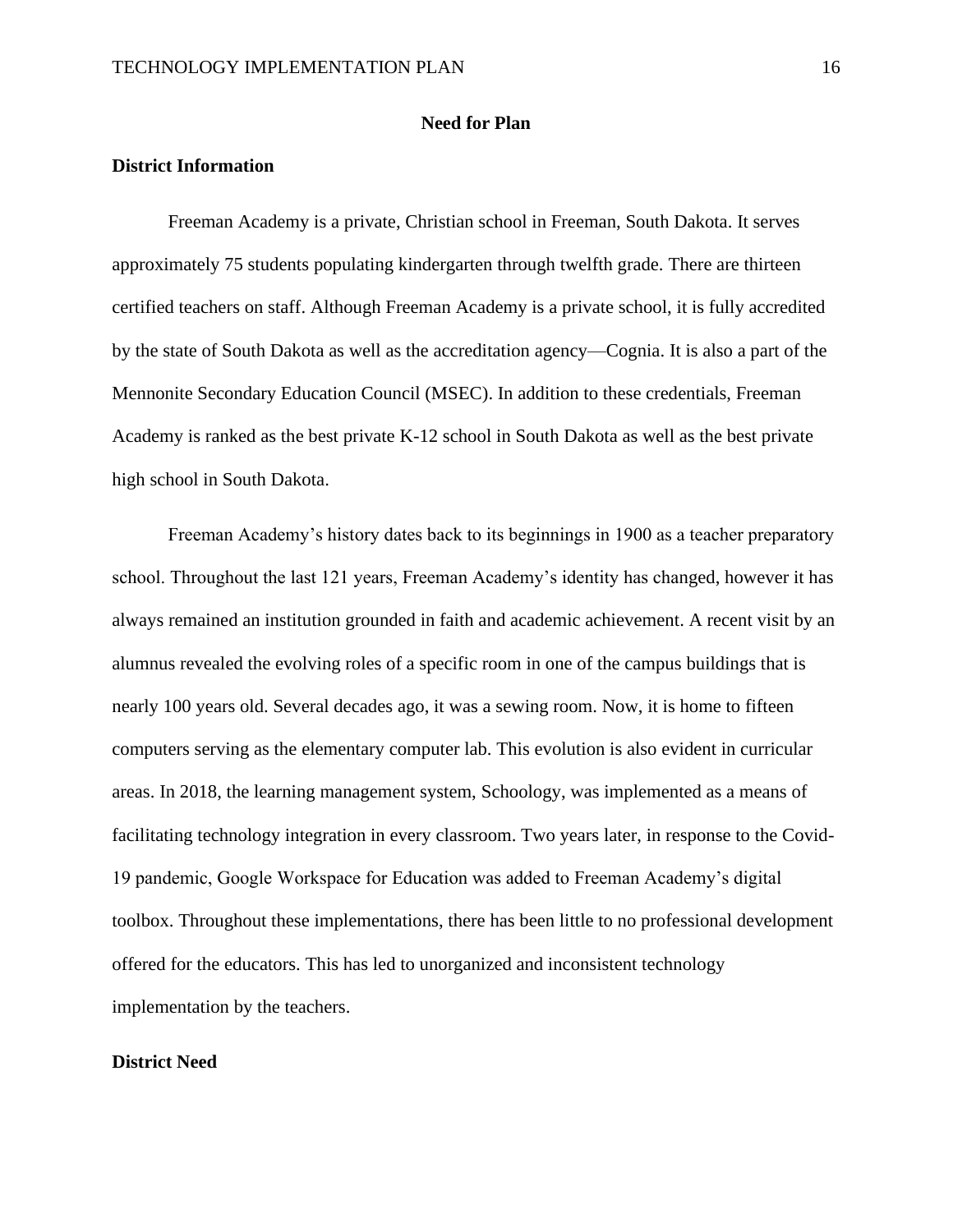In a survey given to the certified staff at Freeman Academy (Appendix A)**,** both actionable and measurable data was gathered. The actionable data was used to develop professional development experiences for the staff. These took place in the form of both wholegroup and individualized coaching sessions.

The measurable data gathered from the surveys serves to indicate growth in three specific areas: teacher confidence with Google Workspace, teachers' use of Google Workspace, and teachers' integration of Google Workspace with Schoology.

#### **Teacher Confidence with Google Workspace**

The initial data from the survey indicates that most of the teachers feel somewhat confident with using Google Workspace. On a ten-point scale where ten represents complete confidence in all areas of Google Workspace, the average score from the certified educators was 6.5. Within this modest score, there was one response that needed a clarifier. The kindergarten teacher feels confident using Google Workspace with a self-score of eight. However, in a one-toone coaching session with her, she indicated she does not feel confident integrating it with kindergarteners. This became the primary focus of her coaching sessions.

#### **Teachers' Use of Google Workspace**

To measure this area, the teachers were asked to what degree they have incorporated Google Workspace into their courses. This was measured on a scale of 0-4.

0-They have not used it at all.

1-They have used it for file storing.

2-Their students have used it for storing files specifically for their course(s).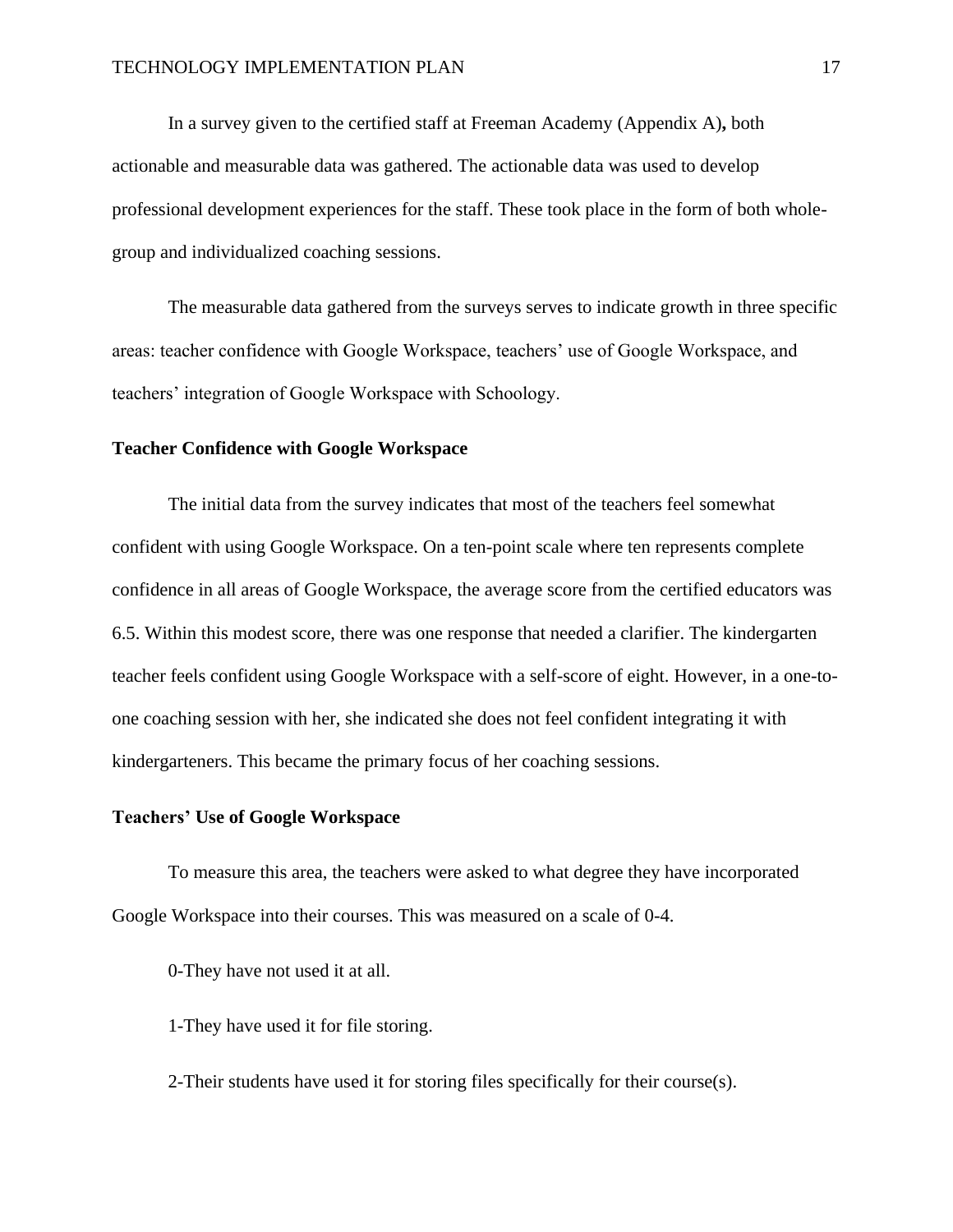3-They and/or their students have created a file using a Google App (Docs, Slides, Sheets, Forms, etc.) for their course(s).

4-They have created an assignment in Schoology using the Google Drive Assignments button.

The average score from the teachers' results was 1.8 indicating most have only used Google Workspace for file storage as opposed to engaging, learner-centered activities assigned through Schoology.

#### **Teachers' Integration of Google Workspace with Schoology**

This specific area was measured by determining if the teachers knew and/or used the Google Drive Assignments button in Schoology. This specific feature of Schoology links each teacher's Google Drive with their Schoology account allowing them to assign specific activities and lessons from Google. While it is not the only way to integrate Google Workspace with Schoology, it is the simplest way. The initial survey results indicated that only one teacher knew what this button is and has used it.

In addition to these quantitative measures, teachers were also encouraged to share specific concerns or questions they may have about technology. The answers ranged from organization and knowing where to find things to having enough time to figure out how to use these tools effectively. One particular response said "I don't know what I don't know." This statement represents many educators and sums up the need for a technology coaching program.

While Freeman Academy is a high-achieving school with admirable credentials, it is apparent there is a need for technology training and coaching opportunities. The specific scope of these opportunities will be on utilizing Google Workspace and integrating it with Schoology.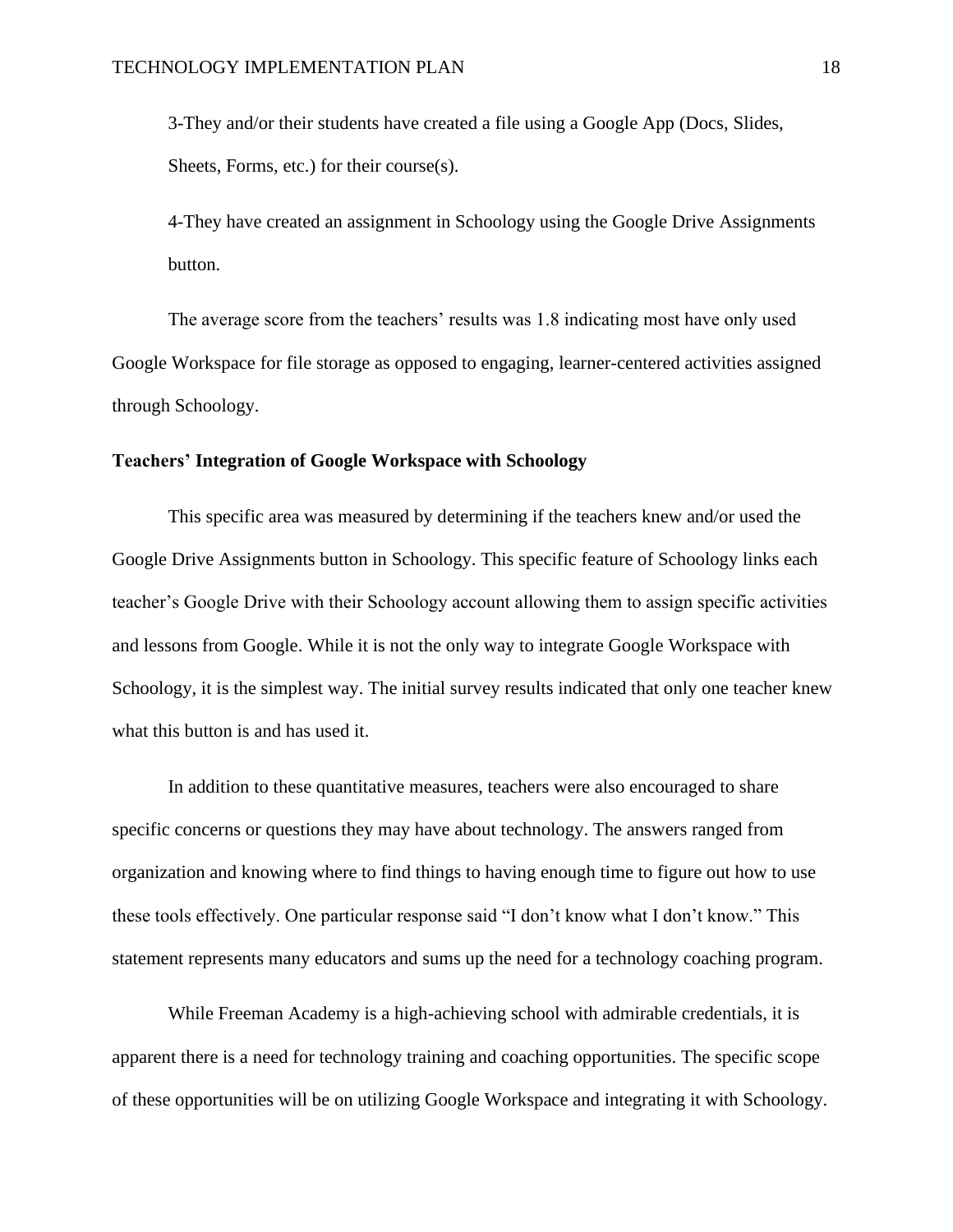This will serve as a solid foundation for technology implementation on which future technology coaching projects can build.

In order to implement this school improvement plan, approval was needed from administration. The Head of School was enthusiastic about the potential for this program and encouraged collaboration with the Academic Dean and technology coordinator. The academic dean worked out a schedule for whole-group instruction sessions with the plan implementer. The school's technology coordinator also provided technical assistance as necessary. The academic dean and technology coordinator also supported the plan implementer in determining project goals.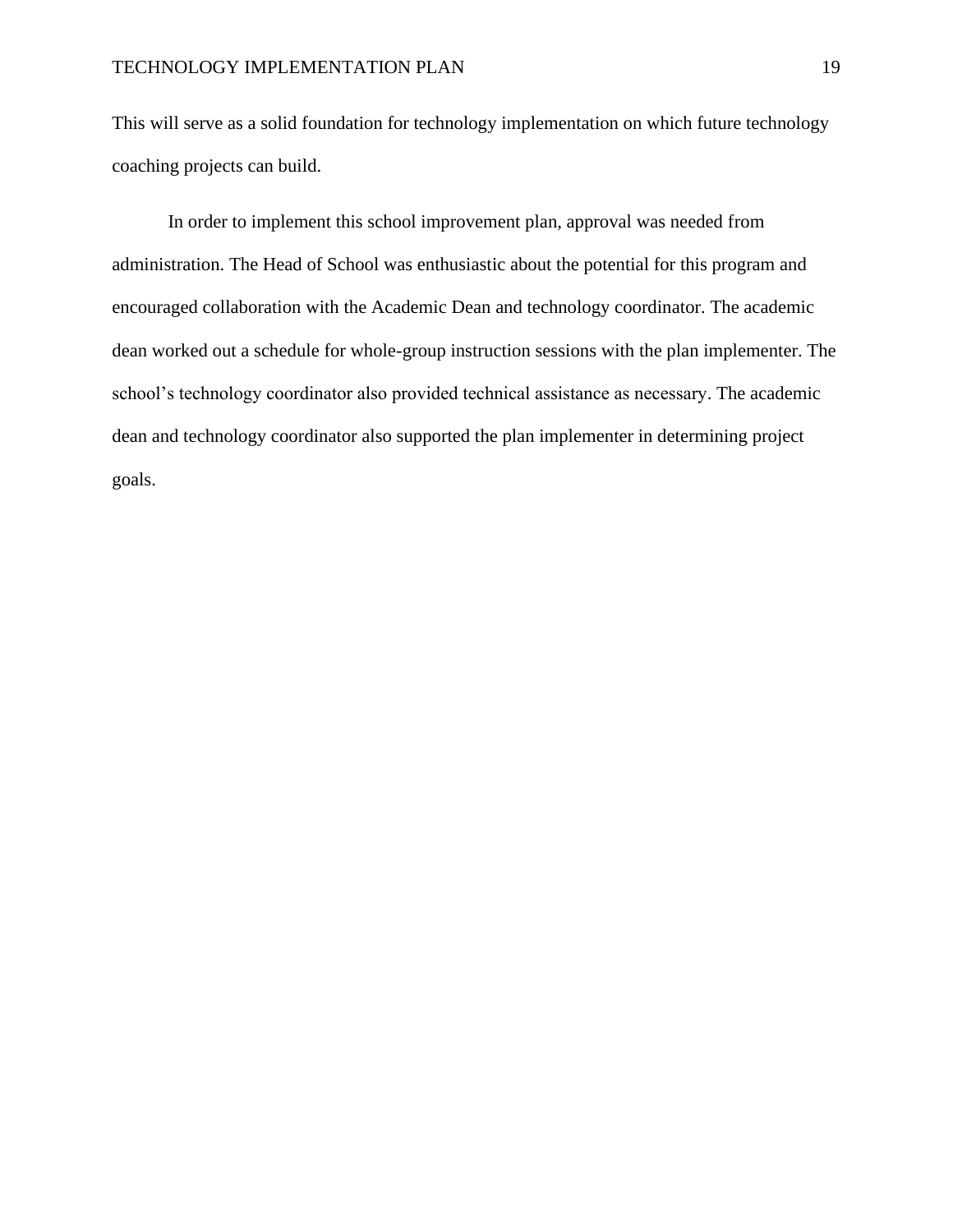#### **Goals for Plan**

There are three main goals with this technology implementation. The first is to improve teacher confidence with Google Workspace for Education, improve teachers' use Google Workspace for Education, and finally to improve teachers' use of Google Workspace for Education and its integration with Schoology.

The first goal speaks specifically to teacher self-efficacy and their confidence with using technology. As Freeman Academy transitions to fully using Google Drive for storage management, it is imperative that the teachers feel confident navigating Google Workspace and understanding its components. One specific question on the teacher survey asks the teachers to rate their confidence using Google Workspace for Education. By asking this question again at the project's culmination, this goal can be measured.

This goal will be achieved primarily through peer coaching with each teacher. The plan implementer will meet each teacher where they are at with their current confidence level and help them gain experience and understanding with Google Workspace for Education. The frequency needed for the peer coaching will be determined on an as-needed basis. Some teachers will need more time with the coach and others will require less time. However, each peer coaching session can help improve the teacher's confidence level. Additionally, the on-demand tutorial videos can serve as a support for the teachers if they struggle to remember the specific steps to achieve their desired objective.

The second goal focuses on the extent teachers utilize Google Workspace for Education in their unique learning environments. To measure the extent teachers utilize Google Workspace, this component is broken down into four levels: teacher file storage, student file storage for their class, implementation of a Google App that is not linked through Schoology, and assigning a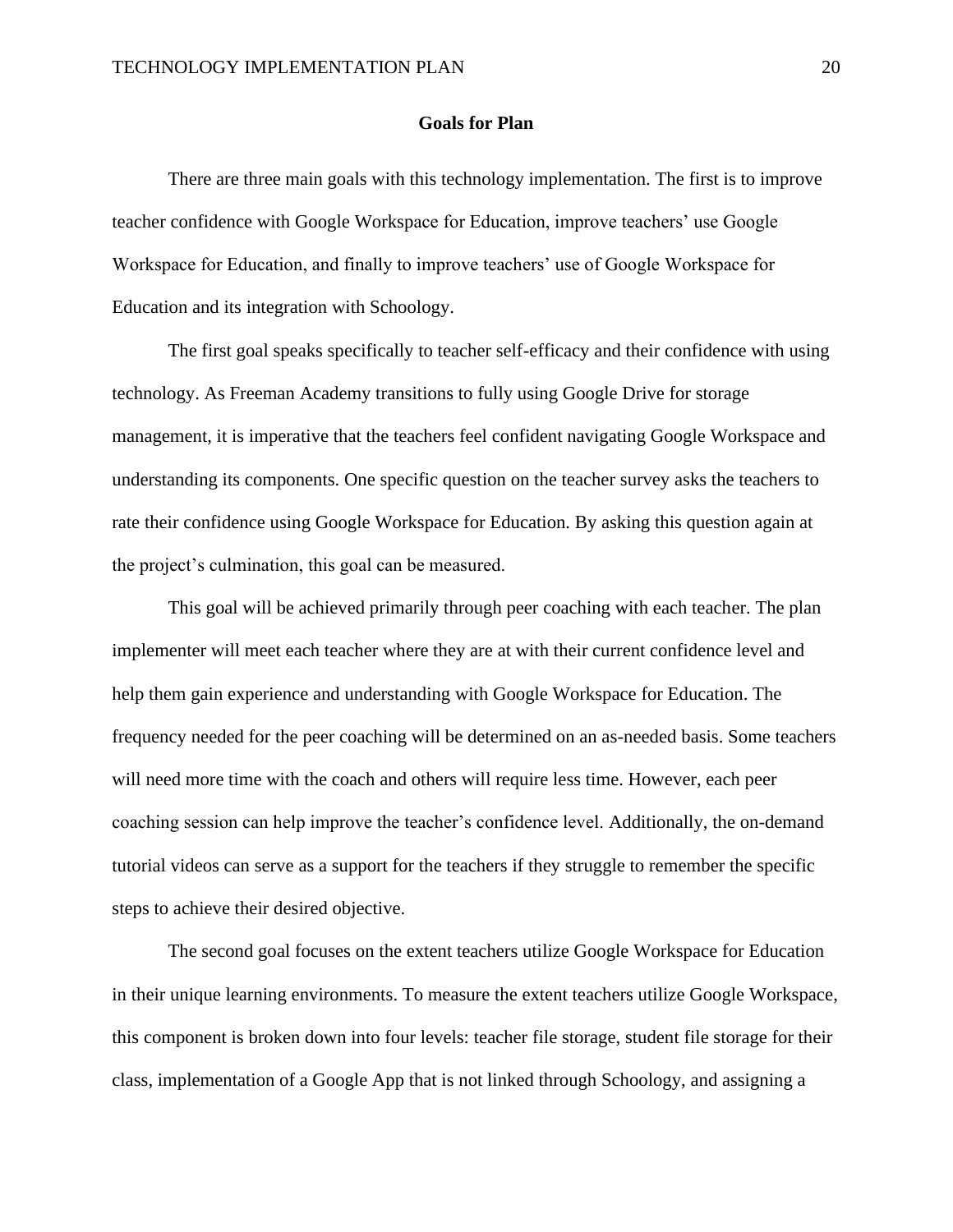Google App assignment through Schoology. The teachers rated their usage prior to the plan's implementation. Throughout and at the end of the implementation, the teachers will rate their usage again to indicate growth of this goal.

This goal will be achieved through all the components of the project: peer coaching, group training sessions, and on-demand video tutorials. Each teacher will be asked to utilize at least one Google App in a way that supports their distinctive learning situations. These will be identified during the peer coaching sessions. During the second in-service, a portion of it will be designated to working on these projects. Finally, the tutorial videos can support the teachers as necessary.

The last goal of the project indicates to what extent Schoology is utilized in their classroom specifically with Google Workspace for Education. There is a specific feature of Schoology called Google Drive Assignments. This feature allows teachers to assign Google Workspace assignments through the LMS creating a seamless integration. This goal can be measured by assessing the teachers' initial levels of understanding and usage of this feature. The pre-project survey broke it down into three levels: yes, it is used in their classroom; no, and they do not know what it is; and no, but they understand what it is. The survey also allows the option of "I'm not sure." The ideal success of this goal is that most of the teachers respond with using it in their classroom after the project implementation. However, this may not suit the needs of some classrooms, so it is important that teachers at least understand what it is in case that need ever arises.

This goal will primarily be achieved through the group sessions, but it will also be supported through peer coaching and tutorial videos on an as-needed basis. One of the sessions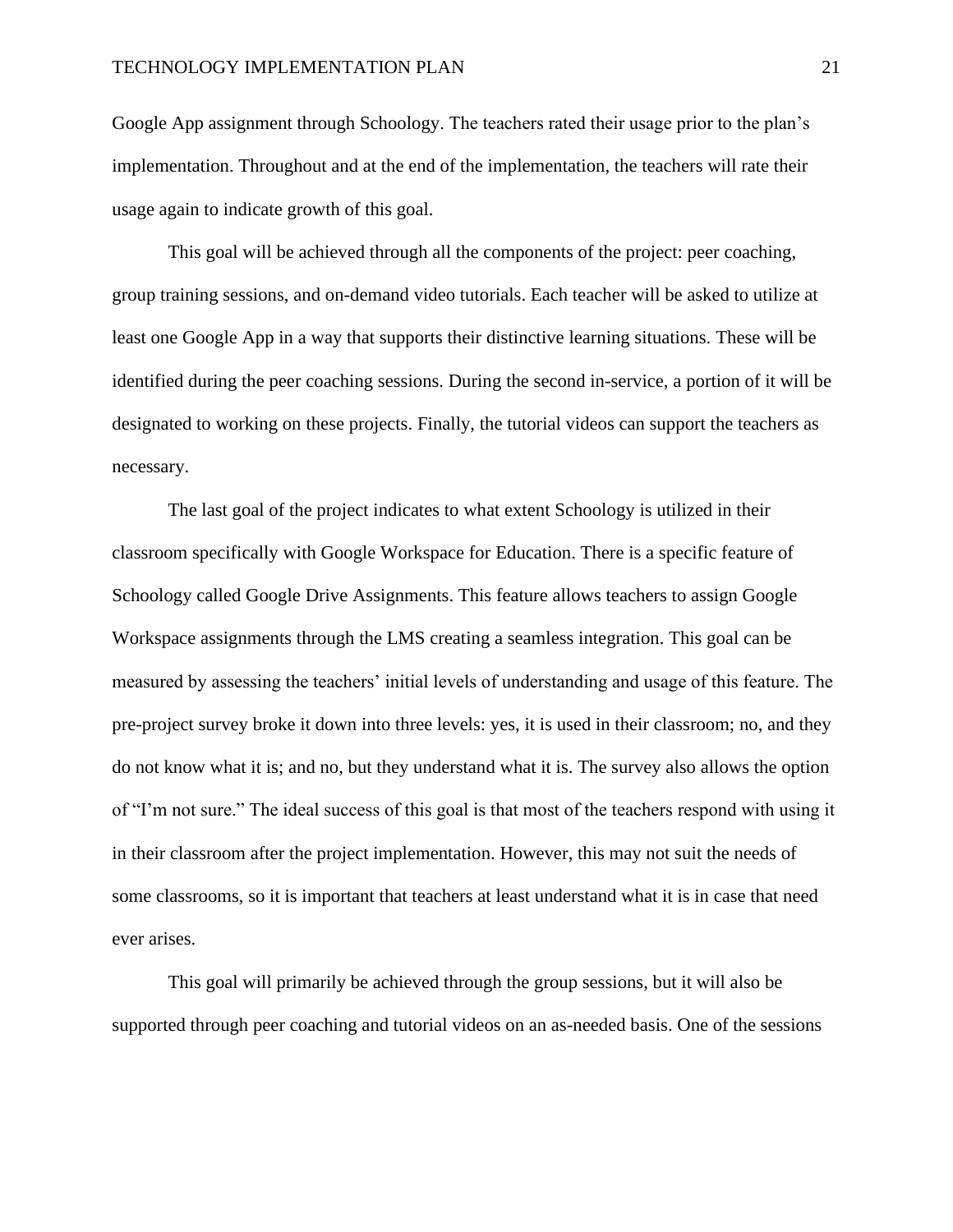will be primarily focused on explaining the aspects of this feature. Additionally, specific questions can be asked during peer coaching sessions.

With technology being an important aspect of a 21<sup>st</sup> century education, educators need to feel confident with implementing it in their classroom, especially when utilizing district-wide platforms like Google Workspace for Education and Schoology. These goals reflect this need and educational trend.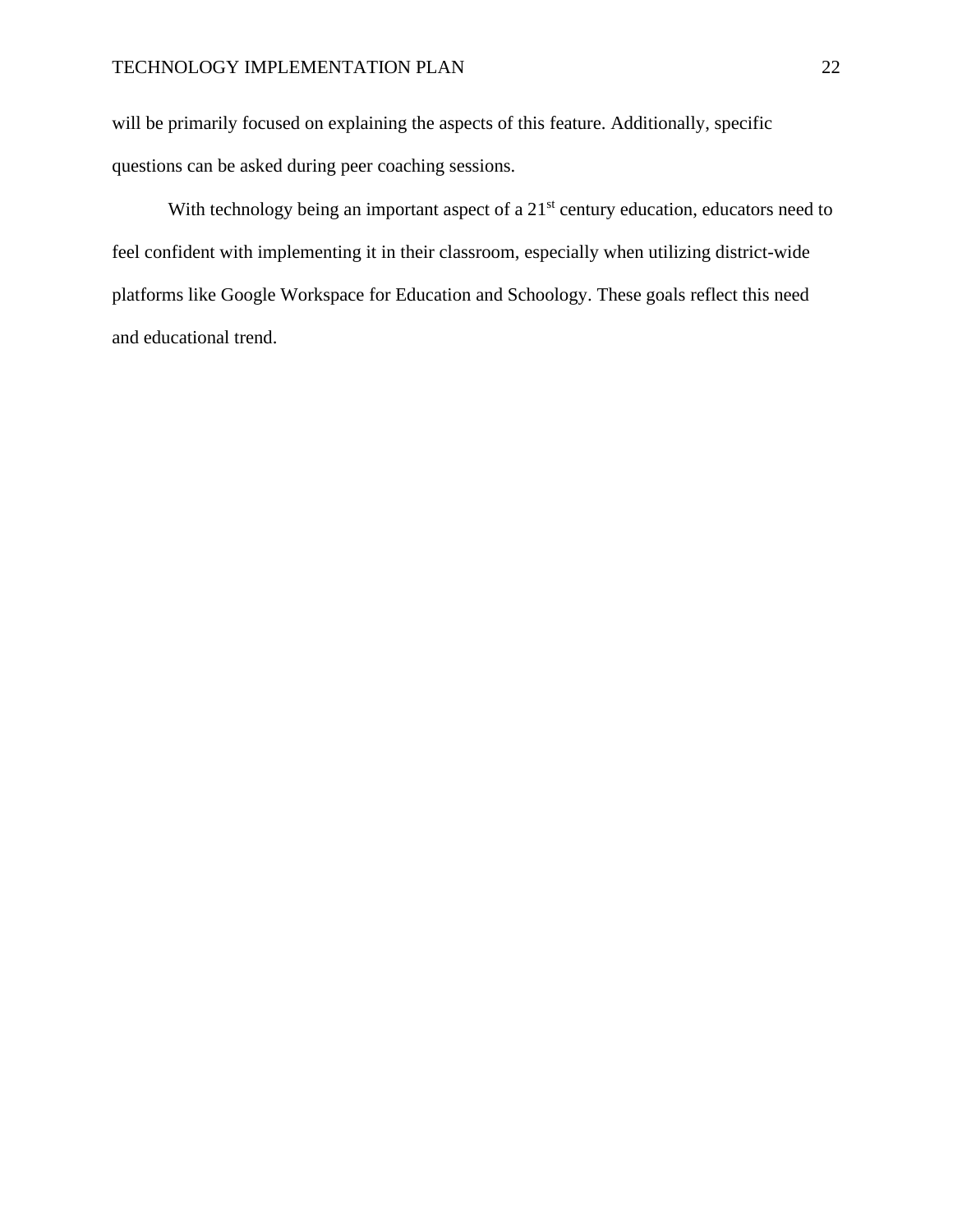#### **Plan Implementation**

Infusing technology into the classroom and curricular content is an integral component of a 21st century education (Andrew, 2019). Current students are digital natives with an innate curiosity and understanding of technology. However, today's educators represent a variety of digital experiences. It is imperative that all educators have a foundation of technological skills and knowledge on which to build and learn, along with the necessary support to develop that foundation (Middleton & Murray, 1999). This is where a technology coaching program excels.

Both internal and external barriers have been identified that influence teacher technology use (Ertmer et al., 2012; Sugar, 2005). This school improvement plan seeks to address these barriers through the development of a technology coaching program. The specific barriers addressed are teacher confidence and self-efficacy with technology (internal) and lack of relevant professional development and support (external). This coaching program focuses its efforts on two specific digital platforms which will provide a solid foundation on which to integrate additional technological tools in the future. These platforms are Google Workspace for Education and Schoology. While both programs have been previously implemented at Freeman Academy, the school data gathered from the educator survey indicates a lack of organization and understanding of how these two programs work together.

The coaching program instituted in this school improvement plan has three components. The first component is a series of group coaching sessions that will take place during predetermined staff meetings and in-service dates. The second component consists of personalized one-on-one coaching sessions with each certified educator at Freeman Academy. The third phase is a playlist of training and instructional videos that provide an on-demand coaching experience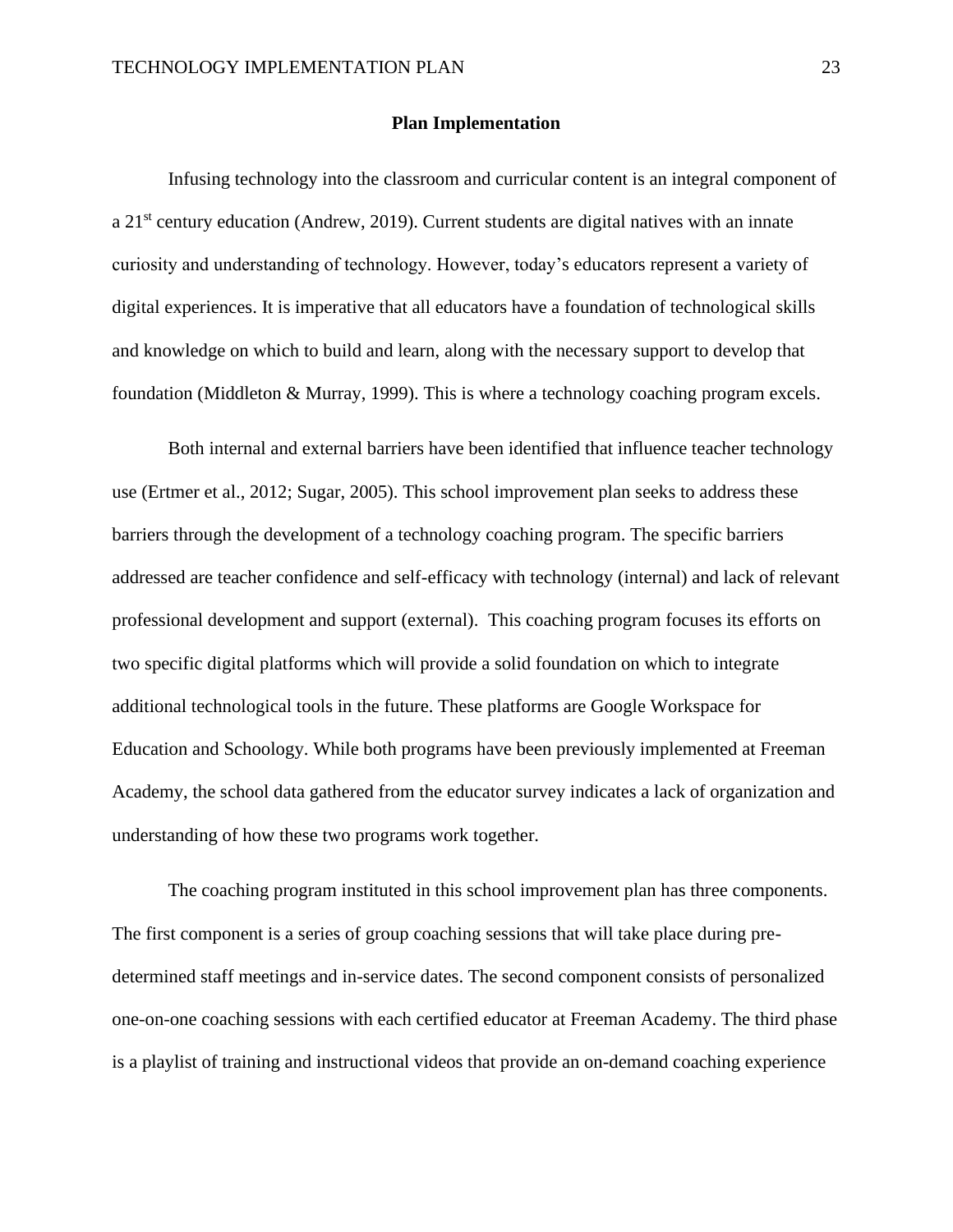to support the teachers. Together, these phases will serve to achieve the goals of the project. They also address the concerns and areas of improvement identified in the initial teacher survey.

The first component of the project consists of two group technology coaching sessions. The first session took place during a regular staff meeting in September lasting approximately thirty minutes. The topic of this session was the Google Drive Assignments button in Schoology. This particular feature of Schoology seamlessly integrates Google Drive content and assigns it in Schoology which is the learning management system for Freeman Academy. Understanding how to use this feature is integral to using Schoology and Google Workspace in conjunction with one another. The initial survey data gathered from the teacher survey indicated that only one teacher knew what this feature was and has used it. By making this feature the focus of this session, the experience is both relevant to the classroom setting and addresses the external barrier of relevant professional development. One of the key beneficial factors of a technology professional development experience is relevancy (Unger & Tracey, 2013). An effective professional development experience, especially focusing on technology, will be relevant to the classroom setting (Unger & Tracey, 2013).

The second group session will take place during an in-service day in November specifically set apart for the purpose of continuous improvement. This session will be two hours long and focus on the features of Google Workspace for Education specifically the apps Docs, Sheets, Slides, and Forms. The initial survey data indicated that most of the teachers feel confident with these apps, so the training will be primarily driven towards more advanced features of these apps that can move student activities into more engaging and interactive experiences. This will be approached in a situated context where the teachers will interact with these apps in a similar way in which their students utilize the technology. This method is rooted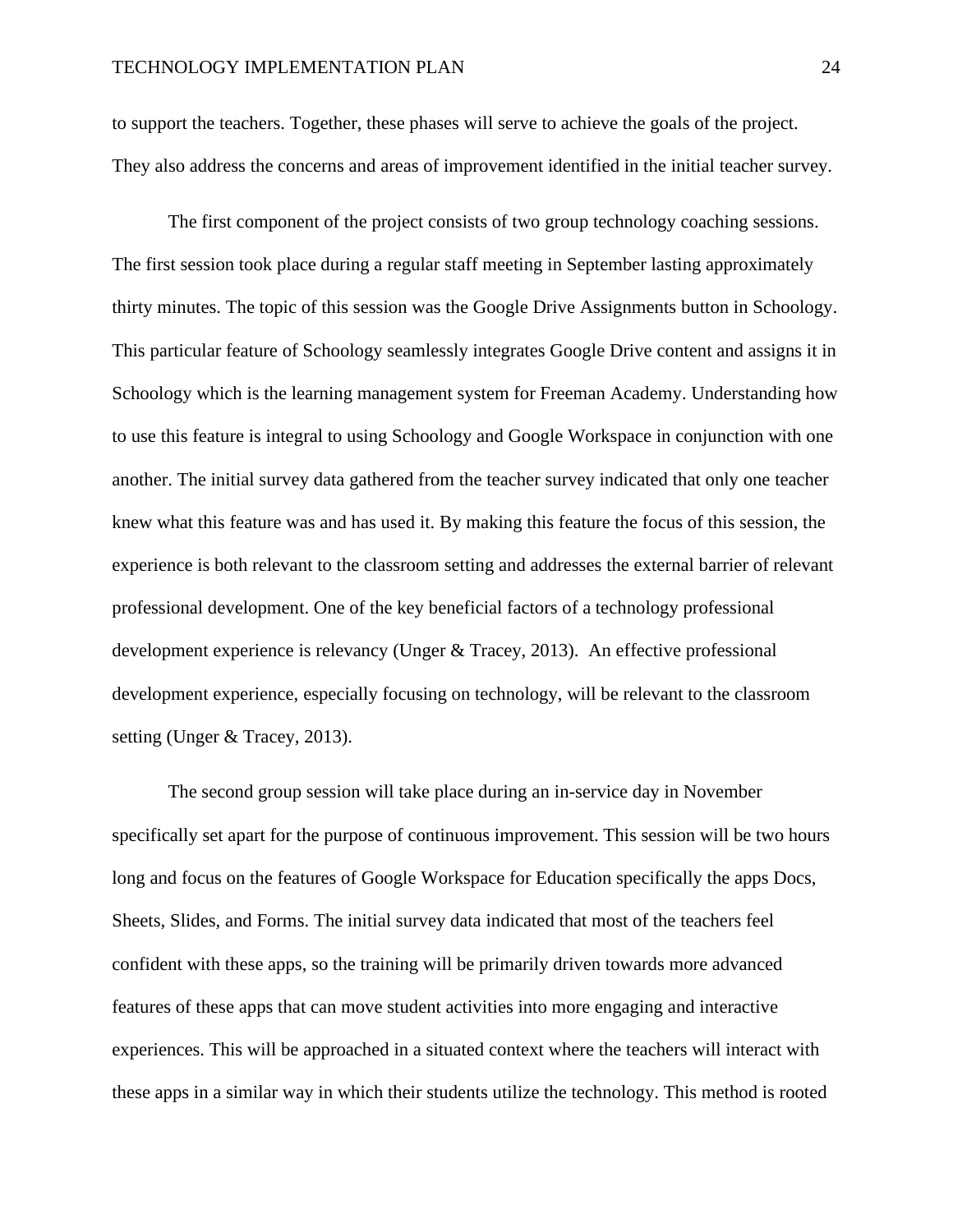#### TECHNOLOGY IMPLEMENTATION PLAN 25

in the situation cognition theory in which the educator is learning by doing and creating knowledge within the applicable context (Liu & Phelps, 2020; Sugar, 2005; Unger & Tracey, 2013). The teachers will be enrolled in a Schoology course as students where they will experience the effect these apps have on student learning. Additionally, the content they will be interacting with in these app assignments will be focused on pedagogically sound technology integration. The SAMR technology framework and ISTE technology standards will be introduced.

Following these group sessions, participants will provide feedback for the project implementer in which to assess project effectiveness and formative data on which to guide further instruction.

The next component of the school improvement plan focuses specifically on both teacher confidence and self-efficacy as well as relevant professional development and support through the use of individual coaching sessions. The literature review established this method of professional development to be among the most effective at creating lasting and relevant learning experiences for the educators (Sugar, 2005; Sugar & Slagter van Tryon, 2014). The data gathered indicating the need for this plan suggested all teachers do not feel confident in their ability to use technology successfully in the classroom. Thus, professional development focusing on building teacher self-efficacy is necessary.

The plan implementer will meet with each certified teacher to address three specific areas: document storage, Google Workspace and Schoology integration, and any other technology assistance the educator may need. Freeman Academy is in the process of transitioning away from network server storage to using the Google Drive. These individual coaching sessions offer the opportunity to help each educator understand this transition and how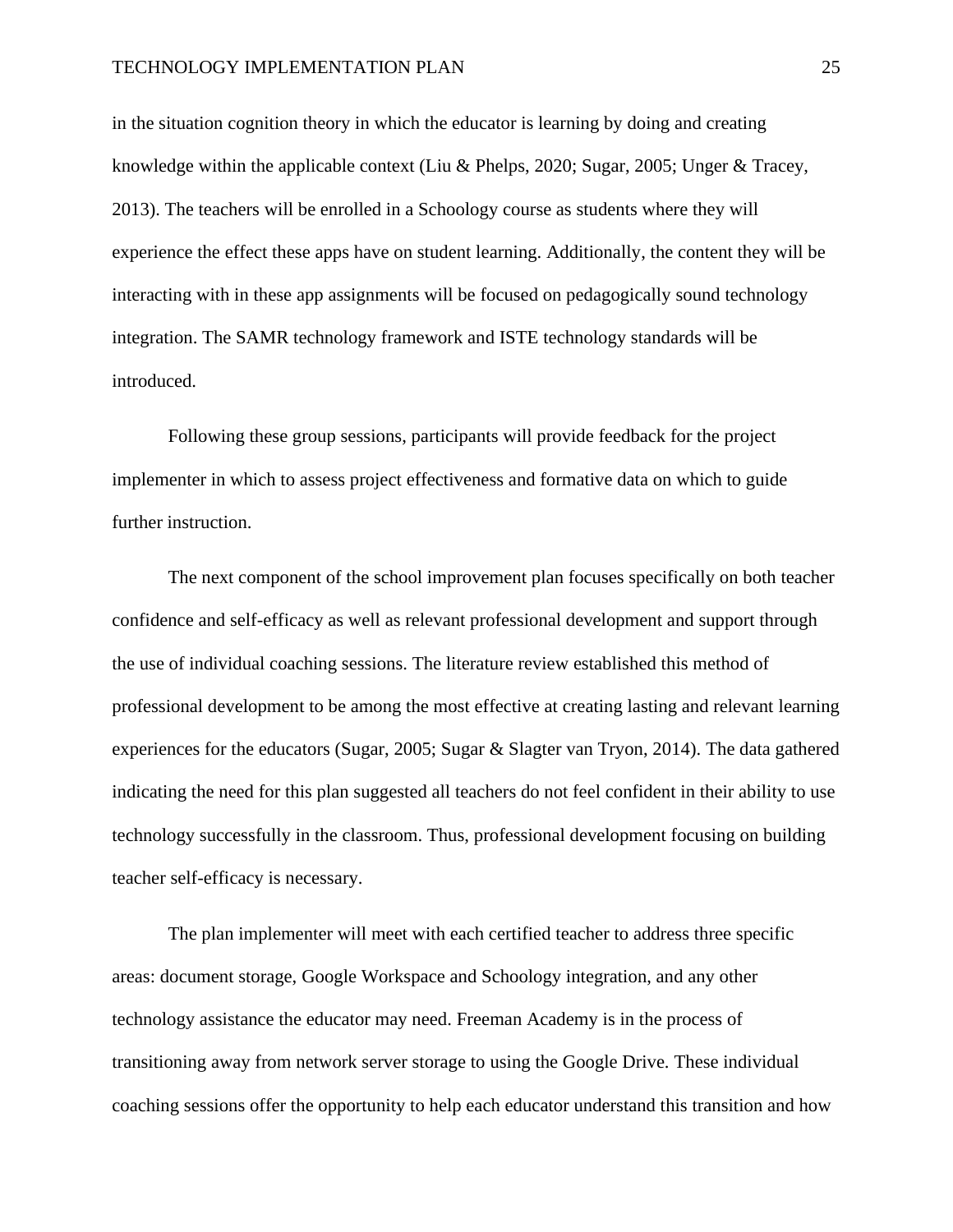it impacts them. Additional data gathered from the teachers indicated that individual coaching sessions are an applicable and appropriate means of providing relevant professional development. This is supported by research as well (Liu & Phelps, 2020; Ma et al., 2018; Sugar, 2005).

Each classroom has its own unique needs and learning culture. By working individually with each teacher, these learning cultures can be respected while meeting their individual needs. One example of this is the multi-grade first through third grade classroom. This unique setting presents its own challenges for technology integration, namely the variety of technological experiences represented within the classroom. Schoology recently rolled out a new elementary interface. This classroom is a great place to try this interface. While the learners in this classroom may not be ready to use the product of the Google Drive Assignments feature in Schoology, they can benefit from this new elementary interface as they learn to navigate a digital world.

Additionally, each educator carries with them a variety of digital experiences and levels of confidence. On the initial survey, the kindergarten teacher indicated a high level of confidence with Google Workspace for Education; however, she expressed concern for implementing it with such young learners. The focus of her coaching experience was on creating a collaborative Google Slides experience that created a pattern book while focusing on her learners gaining a new technology skill—copy and paste. This activity overlapped literary standards with technology skills.

A key component of a successful coaching experience is building a respectful relationship between coach and educator that embodies a spirit of empathy and encouragement (Sugar, 2005). These individual sessions offer a chance for the educators to be met where they are at in their technology implementation journey. Specific and relevant questions can be asked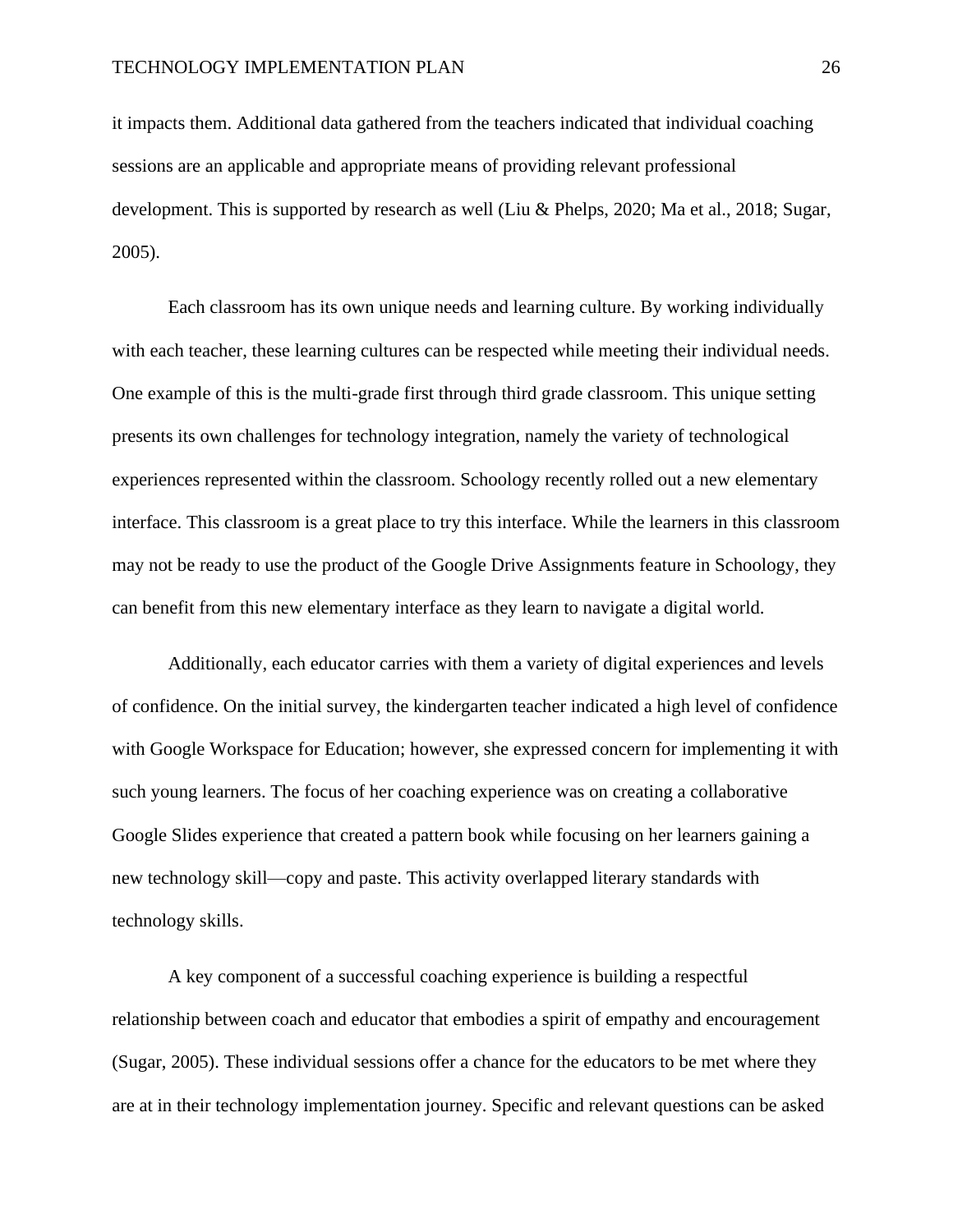and addressed on an as-needed basis. This type of coaching experience has been shown to improve teachers' confidence in integrating technology in the classroom (Sugar  $\&$  Slagter van Tryon, 2014).

The last portion of this school improvement plan will be to create and curate instructional videos and tutorials that serve as on-demand professional development for the educators. Throughout the individual coaching sessions and group sessions, the plan implementer made notes on concepts that would be helpful to have videos for. This on-demand resource can be updated as needed. It also serves to solve one of the major barriers of a technology coaching program—time. This was also a concern shared by educators on the initial survey completed by the teachers. The educators can access the videos whenever needed and can request specific support as well. Instructional videos with specific purposes have been shown to improve educator outcomes (Rice et al., 2020).

The primary resources needed for this school improvement plan were already in place: Schoology and Google Workspace for Education. Since these were two platforms the district had previously implemented, the usernames and logistical resources were already established. The technology needed for the instructional videos is Screencastify which the plan implementer already has access to. Perhaps the most important resource for this plan is time. The plan implementer has secured time through the administration to present at staff meetings and inservice trainings as well as meet with the teachers individually during prep times.

The main barrier the plan implementer has experienced is teacher buy-in. There have been some educators with multiple decades of teaching experience who have been hesitant to work with the plan implementer individually. This could be due to a lack of confidence in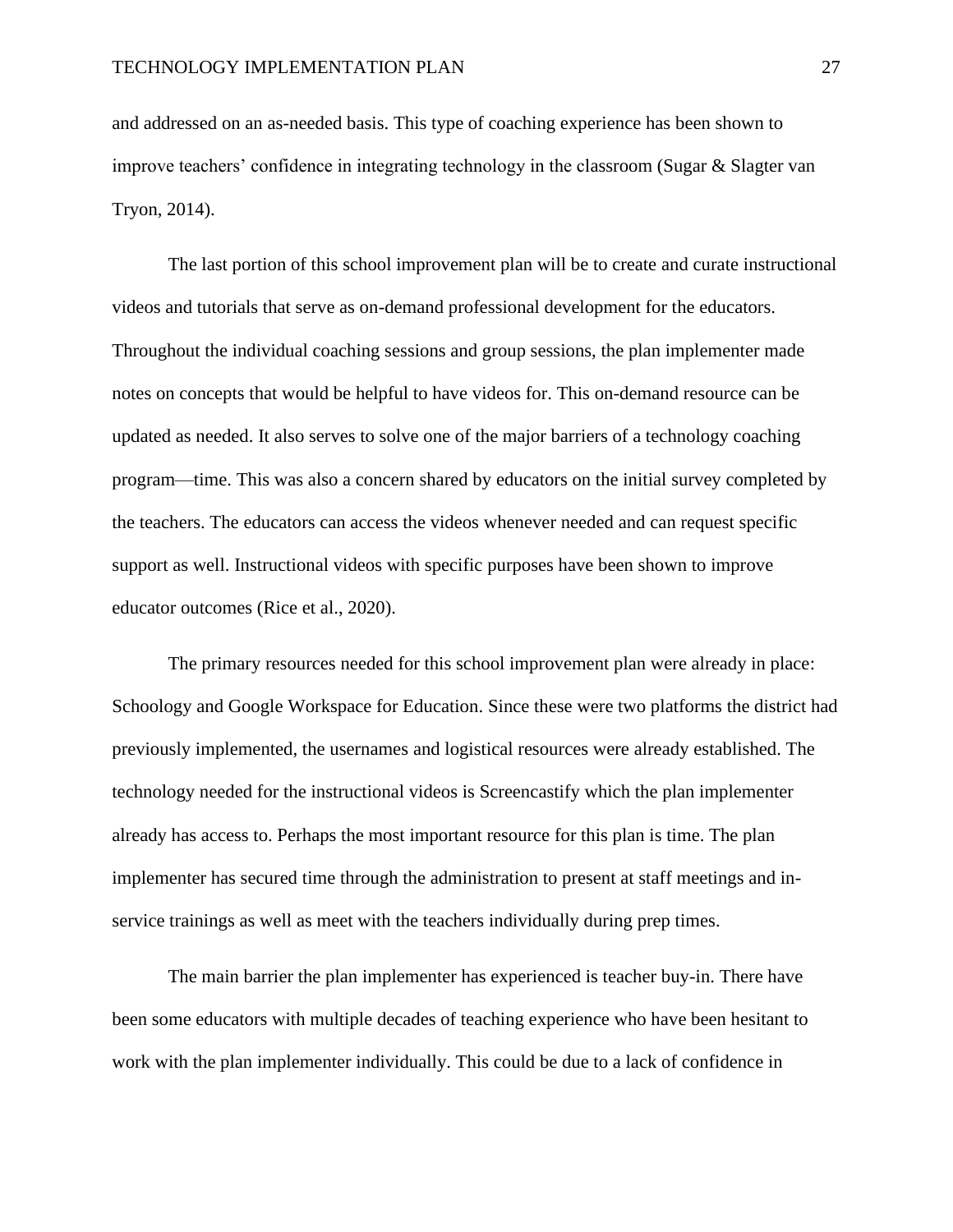technology or a lack of interest in incorporating technology into their classroom (Kwon et al., 2019).

The success of this project is determined by a series of surveys filled-out by the educators receiving the training. Each of the three goals of this project will be measured by survey questions tailored to measure these goals: teacher confidence, teachers' use of Google Workspace, and the teachers' use of Google Workspace with Schoology. The means of each of these scaled questions will be evaluated and compared to show a measurable outcome. If there is growth with each desired area, that will determine project success.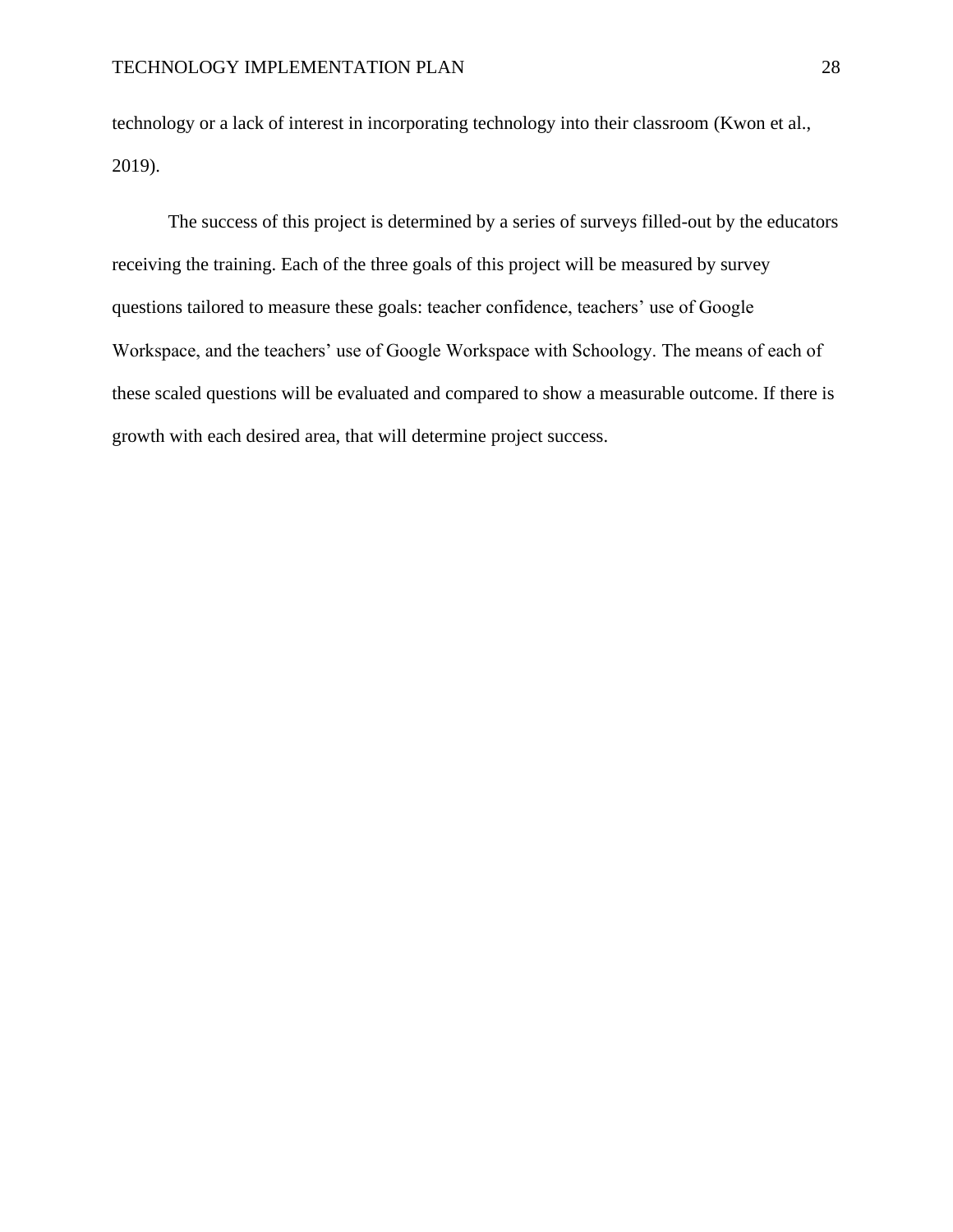#### **Assessment**

Multiple methods of data collection were used for this school improvement project. The majority of the data, including the measurable data, was gathered by pre-project (Appendix A), mid-project (Appendix B), and post-project (Appendix C) surveys. The surveys were instituted using Google Forms and the data was analyzed using Google Sheets. Additionally, data was gathered during individual coaching sessions specifically as formative data. The implementer will use this data to determine the subjects of the instructional videos that will be made. These videos serve as on-demand professional development and technology coaching for the teachers and staff at Freeman Academy.

The measurable data gathered from the Google Forms surveys serves as the catalyst as the determiner for project success. The three main criteria of the project were teacher confidence, teachers' use of Google Workspace, and the teachers' use of Google Workspace with Schoology. The surveys were specifically designed with these determiners.

The Google Forms survey was administered in September prior to any instructional coaching experiences: either group or individual sessions. This data provides a baseline on which to measure the project's progress. Follow-up surveys were sent out after each group coaching session and one round of individual coaching sessions. The mid-project survey was administered in October following the first group coaching session. A final survey will be administered after the last group coaching session in November. A comparison of survey means will be used to analyze the data and thus determine the project's efficacy.

The project will be deemed a success if there are adequate gains in the three main goals of the project: teacher confidence, participation in Google Workspace, and participation in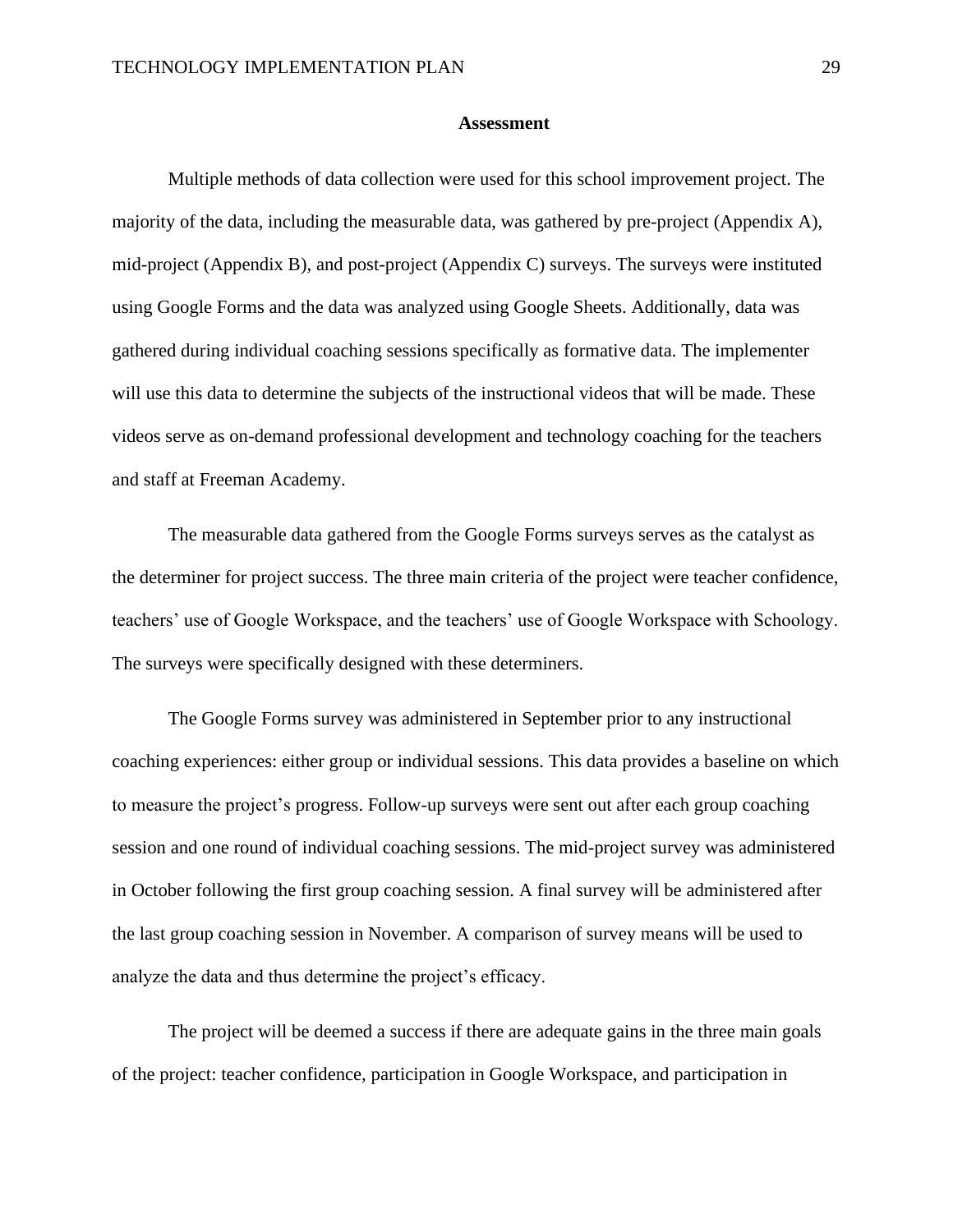#### TECHNOLOGY IMPLEMENTATION PLAN 30

Google Workspace integrated with Schoology. For teacher confidence, a mean score of at least eight is desired. In participating in Google Workspace, an increase of implementation to a level three would indicate project success. Finally, for the third category, Google Workspace integrated with Schoology, a total implementation level three from all of the teachers is required for success. This level indicates that all of the teachers are familiar with the Google Drive Assignments feature in Schoology. It is acceptable that some teachers may not find it applicable to use regularly in all their classes like band. That is why a level three is acceptable compared to a level four where all teachers use it in their classroom.

The project data will be shared with Freeman Academy's Academic Dean and Head of School with the intention of developing a permanent technology coaching program. This data will also be shared with the teachers during an in-service in February along with a follow-up technology training session. The on-demand training videos that were created from the formative data gathered during coaching sessions will be shared with the teachers and staff at a weekly staff meeting and shared digitally with them via Schoology.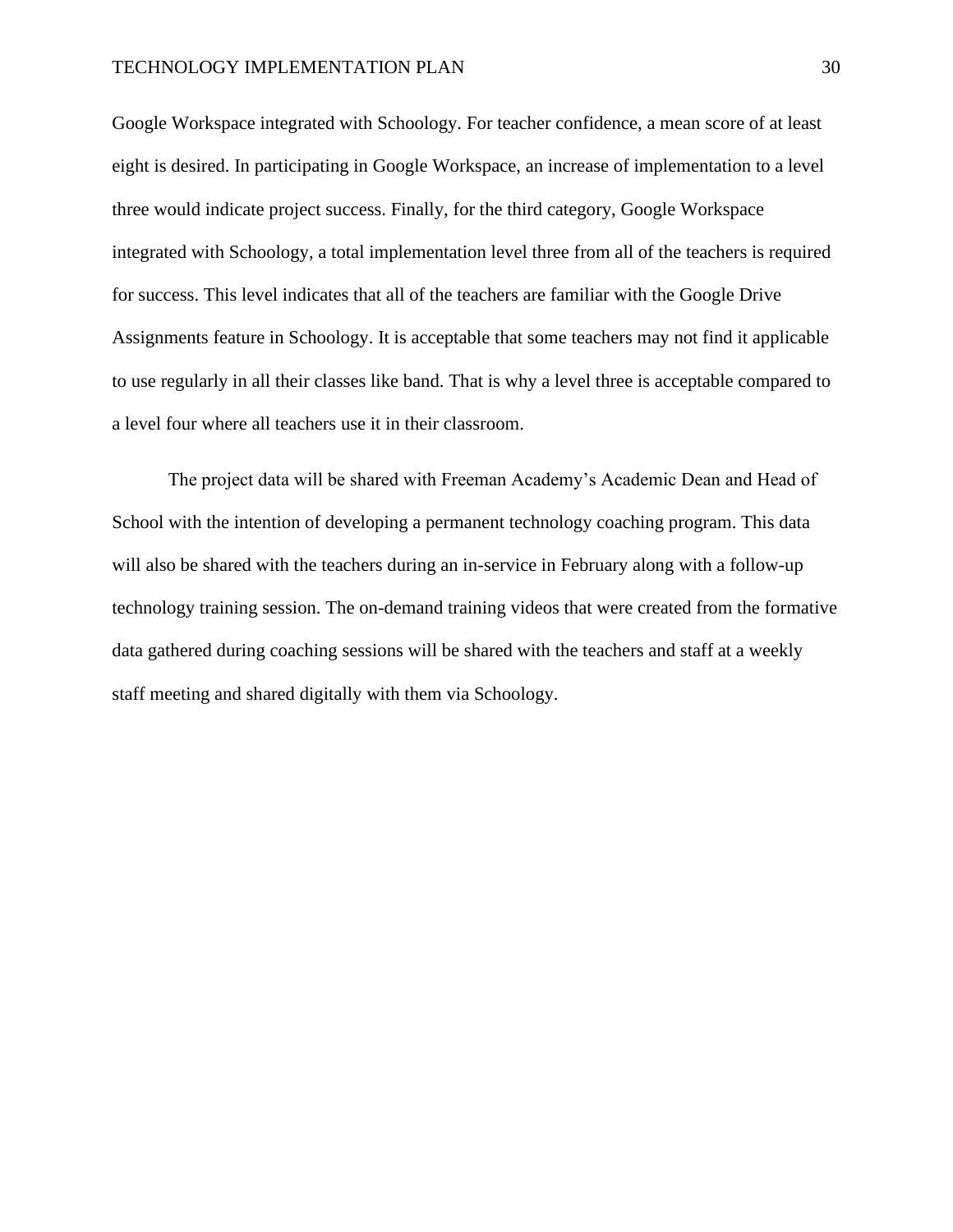#### **Conclusion**

This school improvement project is a multi-faceted approach to executing an organized and cohesive Google Workspace for Education and Schoology technology integration. While these are two platforms that have been used previously by Freeman Academy, the educators were struggling with confidence in using them, along with understanding how they work together. In addition, the district is transitioning to fully using Google Drive for storage management school wide.

This project utilized individualized peer coaching, group coaching sessions, and video tutorials as means to achieve the stated goals. These goals were improving teacher confidence levels when using Google Workspace for Education, increasing the extent to which teachers use Google Workspace for Education, and improving teachers' integration of Google Workspace and Schoology.

The results of this project will impact Freeman Academy in a variety of ways. While the teachers will gain confidence when utilizing technology in their classroom and increase their digital toolbox, the most impacted group will be the students. By having an organized approach to Google's integration with Schoology, the students have clearer assignment expectations. Teachers who feel confident in using technology will also include technology in more engaging and active ways rather than passively. Additionally, they will be exposed to a variety of technological tools and assignments which will help them gain skills necessary in a  $21<sup>st</sup>$  century education.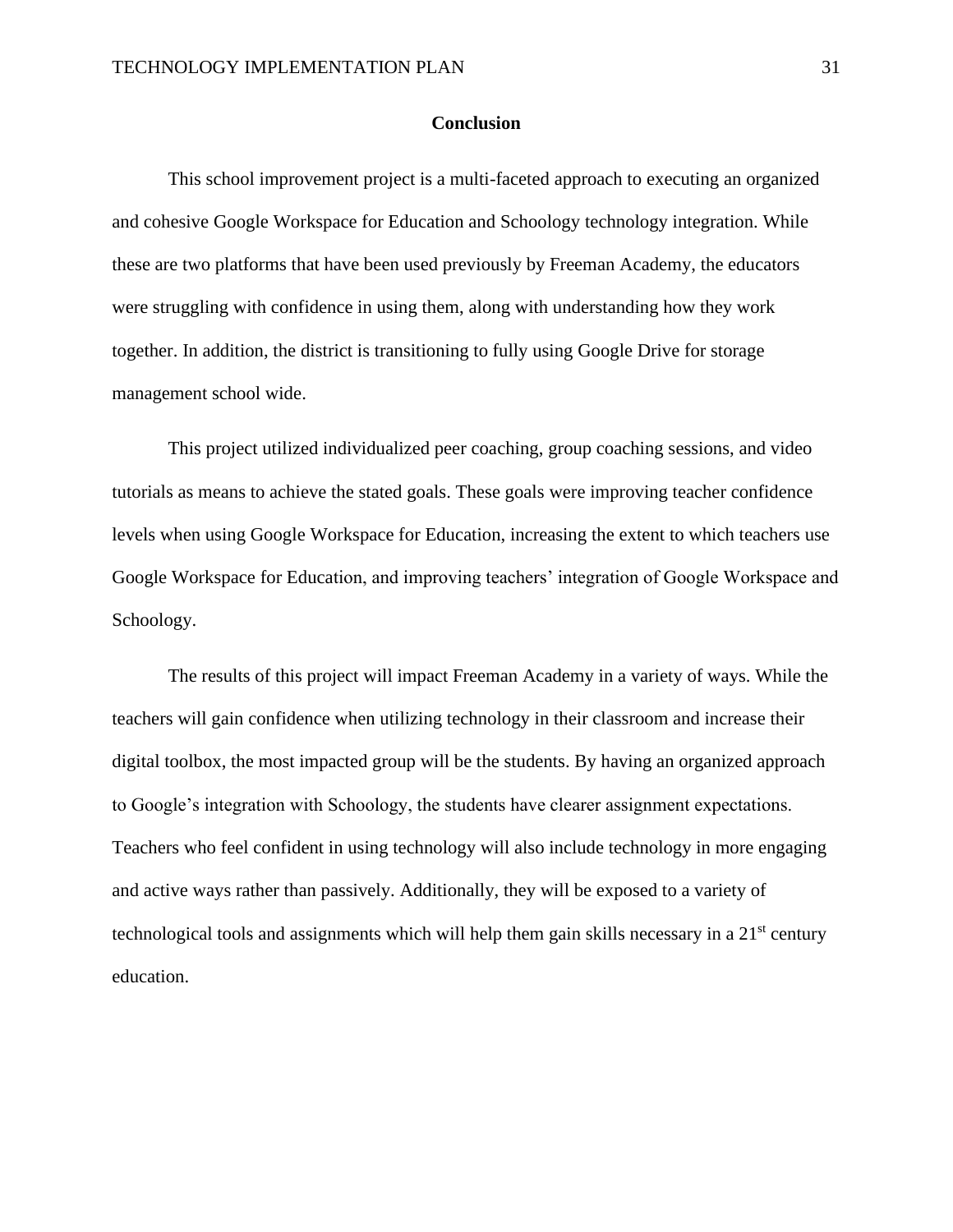#### **References**

- Andrew, M. (2019). Collaborating online with four different Google Apps: Benefits to learning and usefulness for future work. *Journal of Asia TEFL, 16*(4), 1268-1288. <http://dx.doi.org/10.18823/asiatefl.2019.16.4.13.1268>
- Awuah, L. J. (2015). Supporting 21st-Century Teaching and Learning: The Role of Google Apps for Education (GAFE). *Journal of Instructional Research, 4*(2015), 12-22.

Bandura, A. (1977). Self-efficacy: Toward a unifying theory of behavioral change. *Psychological Review, 84*(2), 191-215.

- Edwards, J. T., & Baker, C. (2010). A Case Study: Google Collaboration Applications as Online Course Teaching Tools. *Journal of Online Learning and Teaching, 6*(4), 828.
- Ertmer, P. A., Ottenbreit-Leftwich, A., Sadik, O., Sendurur, E., & Sendurur, P. (2012). Teacher Beliefs and Technology Integration Practices: A critical relationship. *Computers & Education, 59*(2), 423-435. <http://dx.doi.org/10.1016/j.compedu.2012.02.001>
- Fulgence, K. (2020). Developing digital fluency among teacher educators: Evidence from Tanzanian Schools of Education. *International Journal of Education and Development using Information and Communication Technology, 16*(2), 158-175.
- Global Research and Insights. (2018, August). *Beyond Millennials: The next generation of learners.* [www.pearson.com/content/dam/one-dot-com/one-dot](http://www.pearson.com/content/dam/one-dot-com/one-dot-com/global/Files/news/news-annoucements/20%2018/The-Next-Generation-of-Learners_final.pdf)[com/global/Files/news/news-annoucements/20 18/The-Next-Generation-of-](http://www.pearson.com/content/dam/one-dot-com/one-dot-com/global/Files/news/news-annoucements/20%2018/The-Next-Generation-of-Learners_final.pdf)Learners final.pdf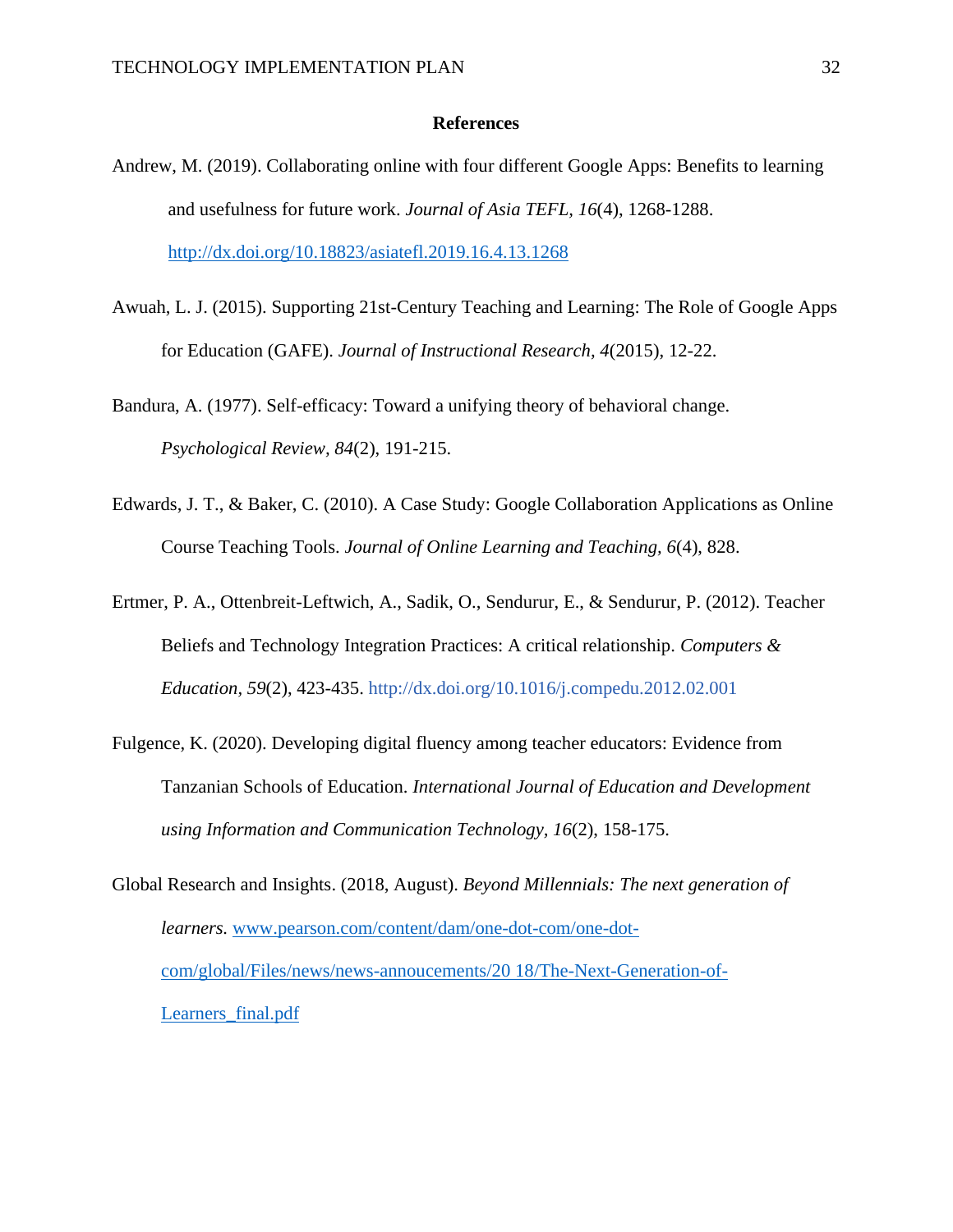- Gonzales, M. M. (2020). School technology leadership vision and challenges: Perspectives from American school administrators. *International Journal of Educational Management, 34*(4), 697-708.<https://doi.org/10.1108/IJEM-02-2019-0075>
- Google. (2021). *Google Workspace for Education Overview*. Google Workspace. [https://edu.google.com/intl/ALL\\_us/products/workspace-for-education/](https://edu.google.com/intl/ALL_us/products/workspace-for-education/)
- Hartman, R.J., Townsend, M.B., & Jackson, M. (2019). Educators' perceptions of technology integration into the classroom: A descriptive case study. *Journal of Research in Innovative Technology & Learning, 12*(3), 236-249.<https://doi.org/10.1108/JRIT-03-2019-0044>
- Holden, H. & Rada, R. (2011). Understanding the influence of perceived usability and technology self-efficacy on teachers' technology acceptance. *Journal of Research on Technology in Education, 43*(4), 343-367.
- ISTE. (2021). *ISTE Standards for Students.* ISTE. [https://www.iste.org/standards/iste-standards](https://www.iste.org/standards/iste-standards-for-students)[for-students](https://www.iste.org/standards/iste-standards-for-students)
- Kwon, K., Ottenbreit-Leftwich, O., Sar, A.R., Khlaif, Z., Zhu, M., Nadir, H., & Gok, F. (2019). Teachers' Self-efficacy matters: Exploring the integration of mobile computing device in Middle Schools. *TechTrends, 63*(6), 682-692.<https://doi.org/10.1007/s11528-019-00402-5>
- Liu, S., & Phelps, G. (2020). Does teacher learning last? Understanding how much teachers retain their knowledge after professional development. *Journal of Teacher Education, 71*(5), 537-550.

<http://dx.doi.org/10.1177/0022487119886290>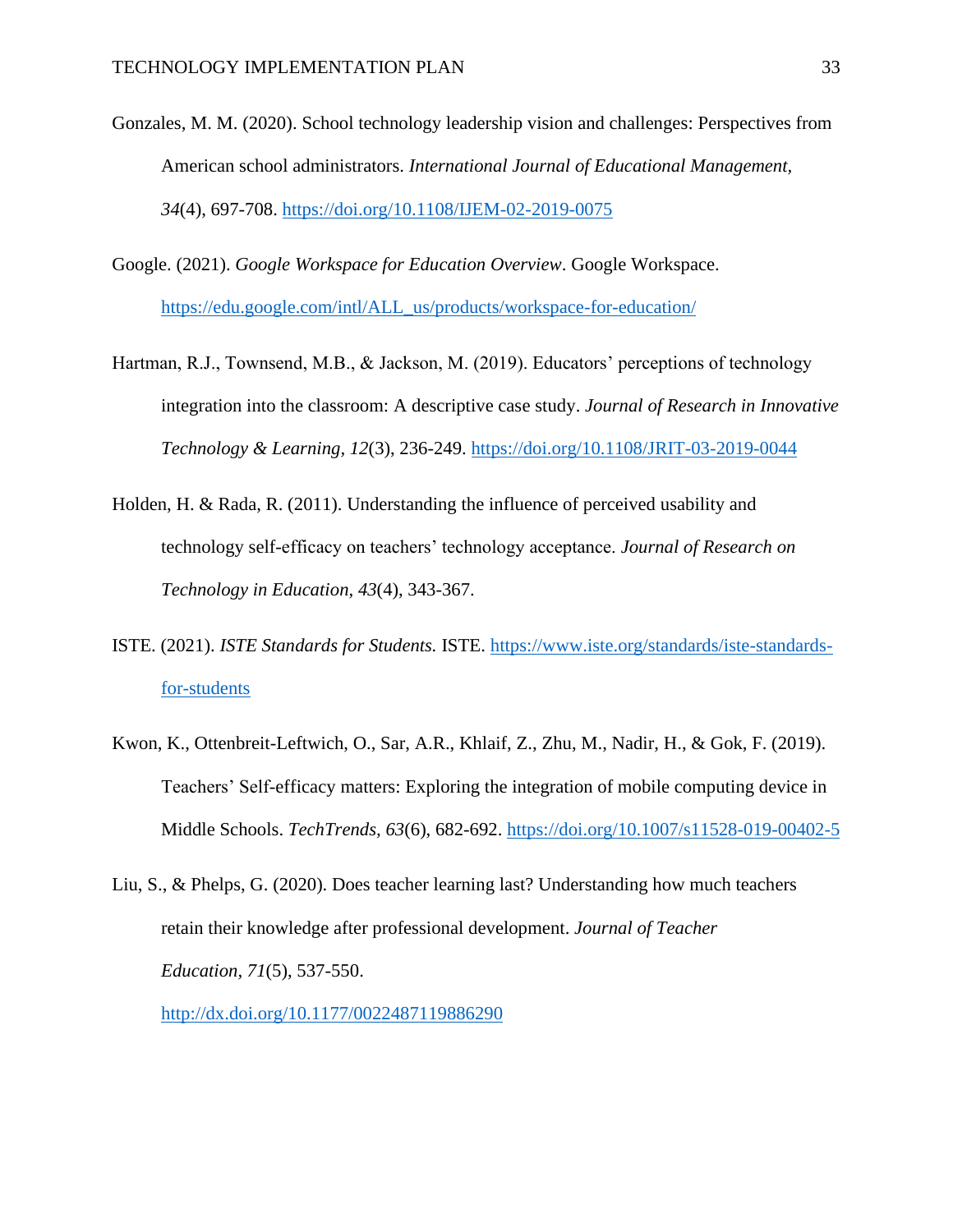- Ma, N., Xin, S., & Due, J.Y. (2018). A peer coaching-based professional development approach to improving the learning participation and learning design skills of in-service teachers. *Educational Technology & Society, 21*(2), 291-304.
- Machado, L.J. & Chung, C.J. (2015). Integrating technology: The principals' role and effect. *International Education Studies, 8*(5), 43-53.<https://dx.doi.org/10.5539/ies.v8n5p43>
- Middleton, B. M., & Murray, R. K. (1999). The Impact of Instructional Technology on Student Academic Achievement in Reading and Mathematics. *International Journal of Instructional Media, 26*(1), 109.
- Pan, S. C., & Franklin, T. (2011). In-Service Teachers' Self-Efficacy, Professional Development, and Web 2.0 Tools for Integration. *New Horizons in Education, 59*(3), 28-40.
- Rice, D. K., Gansle, K. A., & Denny, R. K. (2020). The effects of peer coaching and video training on targeted teaching behaviors in an early field experience. *Educational Research Quarterly, 43*(4), 3-35.
- Sehgal, P., Nambudiri, R., & Mishra, S. K. (2017). Teacher effectiveness through self-efficacy, collaboration and principal leadership. *The International Journal of Educational Management, 31*(4), 505-517.<http://dx.doi.org/10.1108/IJEM-05-2016-0090>
- Serin, H. & Bozdag, F. (2020). Relationship between teachers' attitudes towards technology use in education and autonomy behaviors. *The Turkish Online Journal of Educational Technology, 19*(3), 60-69.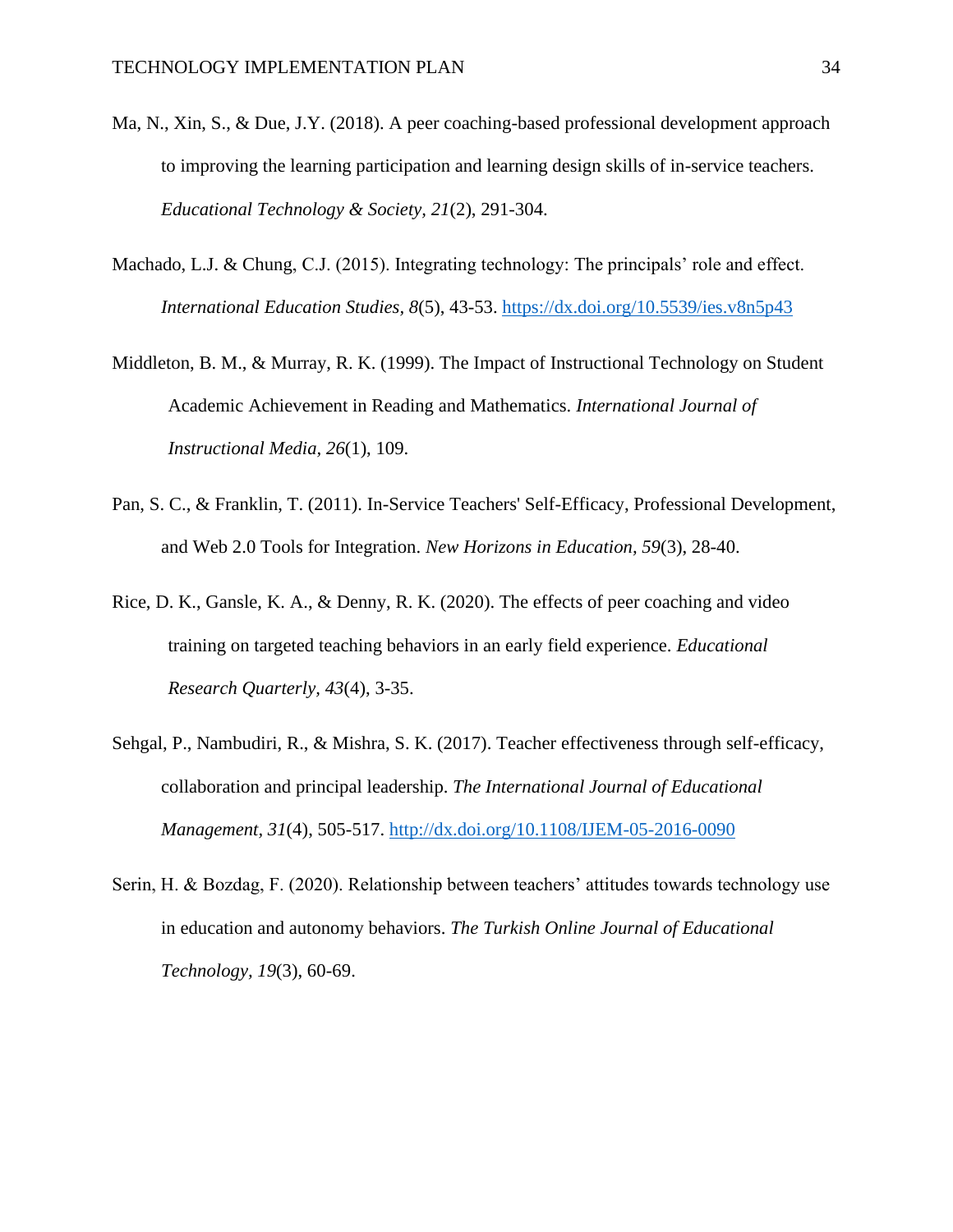- Slagter van Tryon, P.J. & Stein Schwartz, C. (2012). A pre-service teacher training model with instructional technology graduate students as peer coaches to elementary pre-service teachers. *TechTrends, 56*(6), 31-36.<http://dx.doi.org/10.1007/s11528-012-0611-3>
- Sugar, W. (2005). Instructional Technologist as a Coach: Impact of a situated professional development program on teachers' technology use. *Journal of Technology and Teacher Education, 13*(4), 547-571.
- Sugar, W., Slagter van Tryon, P. J. (2014). Development of a virtual technology coach to support technology integration for K-12 educators. *TechTrends, 58*(3), 54-62. <http://dx.doi.org/10.1007/s11528-014-0752-7>
- Unger, K. L., & Tracey, M. W. (2013). Examining the Factors of a Technology Professional Development Intervention. *Journal of Computing in Higher Education, 25*(3), 123-146. <http://dx.doi.org/10.1007/s12528-013-9070-x>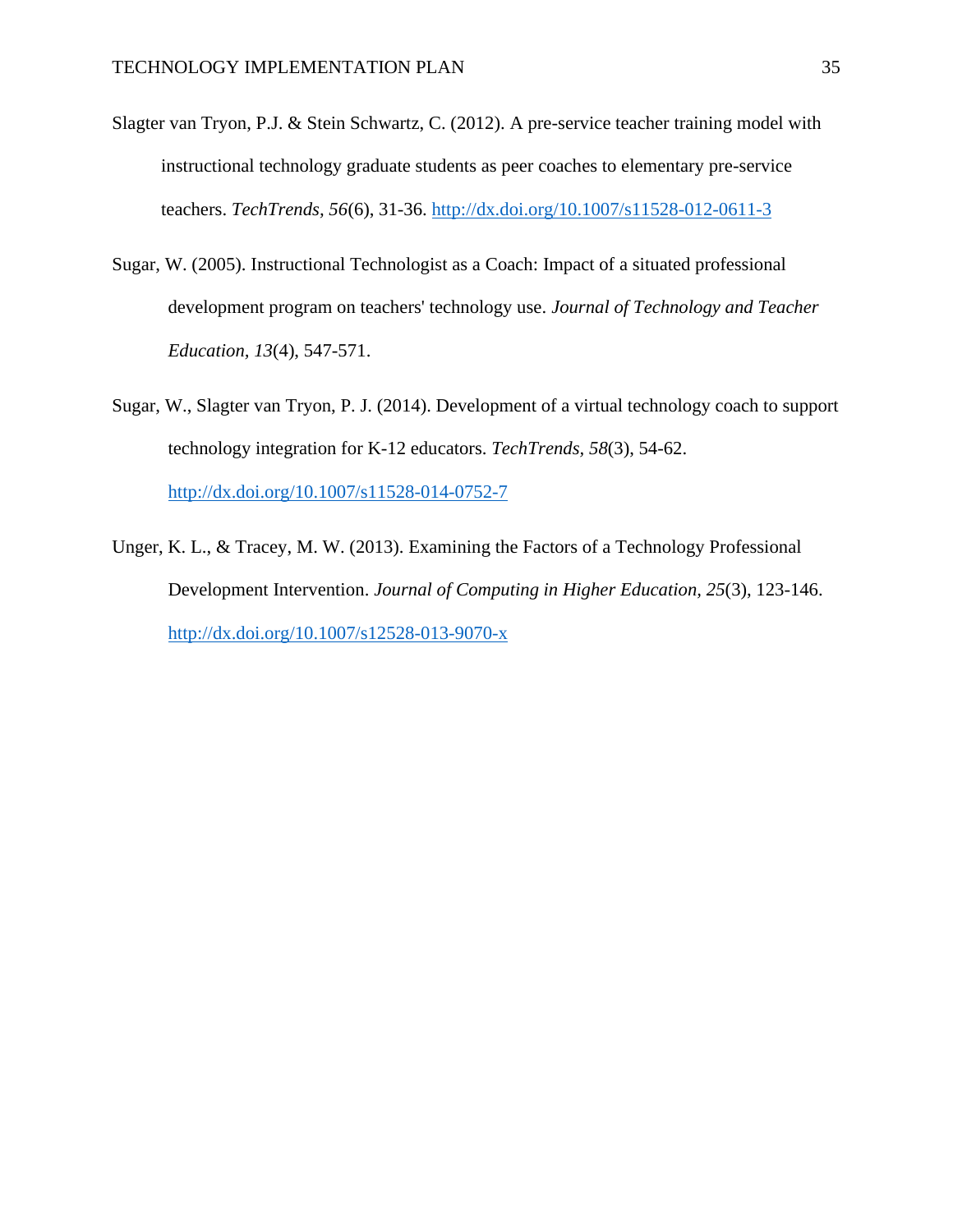# **Appendix A**

# **Initial Teacher Survey: September (Need for Plan)**

| Google Integration<br>Google is rolling out a program beginning in July 2022 for all current schools to be given a<br>large amount of free storage. The goal is to be utilizing Google Workspace as opposed to<br>the Common Drive storage by the end of the '21-'22 school year. The purpose of this form is<br>to gauge your current Google usage and confidence level as well as the extent to which you<br>have integrated Google Workspace for Education with Schoology. Additional questions are<br>also present to inform your individual coaching experience.<br>Please return this survey by 8:00 A.M. Saturday, September 18th. |
|-------------------------------------------------------------------------------------------------------------------------------------------------------------------------------------------------------------------------------------------------------------------------------------------------------------------------------------------------------------------------------------------------------------------------------------------------------------------------------------------------------------------------------------------------------------------------------------------------------------------------------------------|
| of abradley@freemanacademy.org (not shared) Switch account<br>ᢙ<br>* Required                                                                                                                                                                                                                                                                                                                                                                                                                                                                                                                                                             |
| What is your name? *<br>Your answer                                                                                                                                                                                                                                                                                                                                                                                                                                                                                                                                                                                                       |
| How many courses do you teach? *<br>Your answer                                                                                                                                                                                                                                                                                                                                                                                                                                                                                                                                                                                           |
| What age group do you teach where you utilize technology: K-6, 7-8, 9-12? (choose all that<br>apply) *<br>Your answer                                                                                                                                                                                                                                                                                                                                                                                                                                                                                                                     |
| Have you used your school Google account to login to Google Chrome browser? Example:<br>abradley@freemanacademy.org *<br>Yes<br>No<br>I'm not sure.                                                                                                                                                                                                                                                                                                                                                                                                                                                                                       |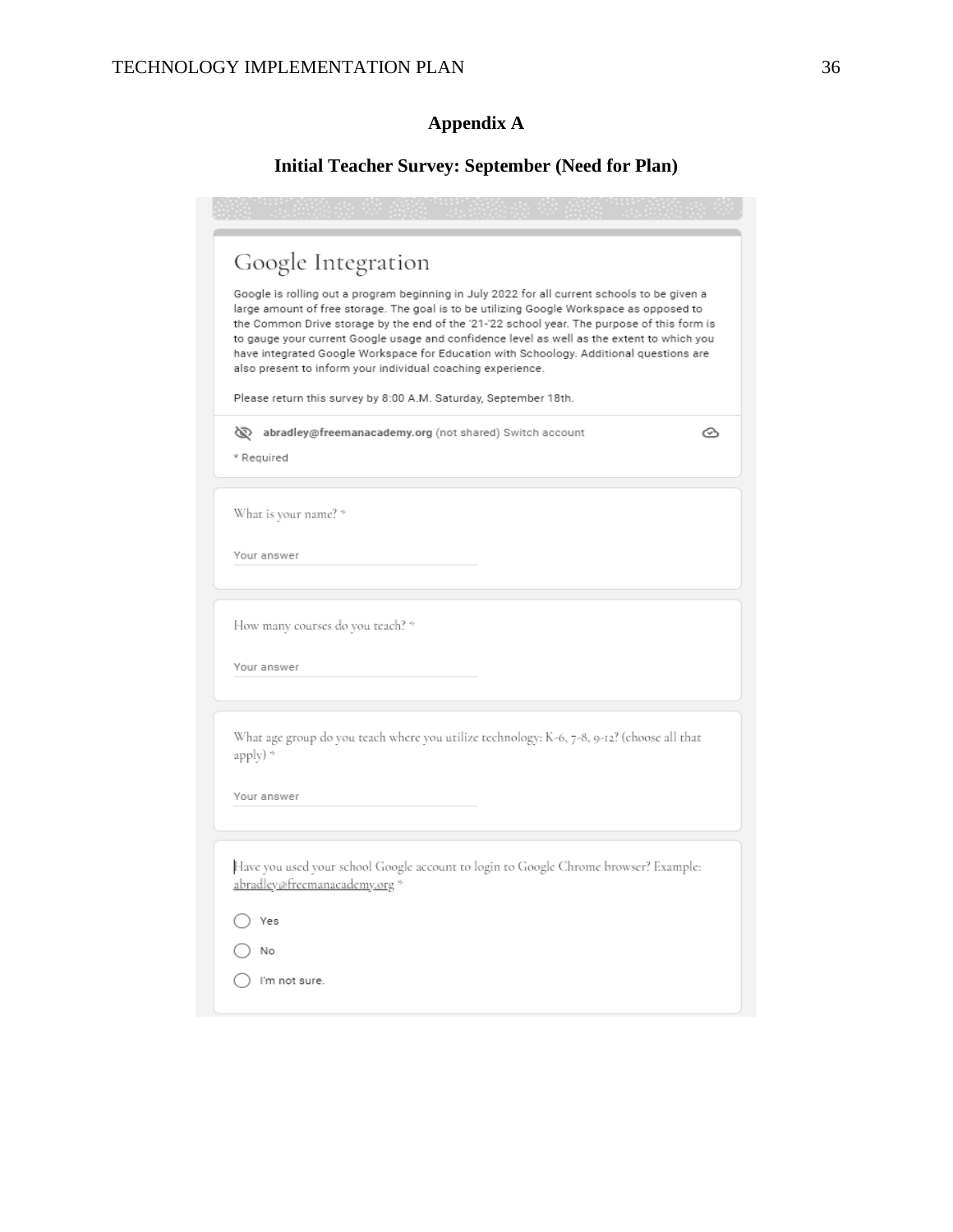| Do you use your Google Drive to save files? *                     |
|-------------------------------------------------------------------|
| Yes                                                               |
| No                                                                |
| I'm not sure.                                                     |
|                                                                   |
| Where do you normally save files? *                               |
| My Computer                                                       |
| Common Drive                                                      |
| Google Drive                                                      |
| I'm not sure.                                                     |
|                                                                   |
| Have you used the Google Drive Assignments button in Schoology? * |
| Yes                                                               |
| No, and I don't know what that is.                                |
| No, but I understand what that is.                                |
| I'm not sure.                                                     |
|                                                                   |
| Have you used the Google Drive Assignments button in Schoology? * |
| Yes                                                               |
| No, and I don't know what that is.                                |
| No, but I understand what that is.                                |

 $\bigcirc$  I'm not sure.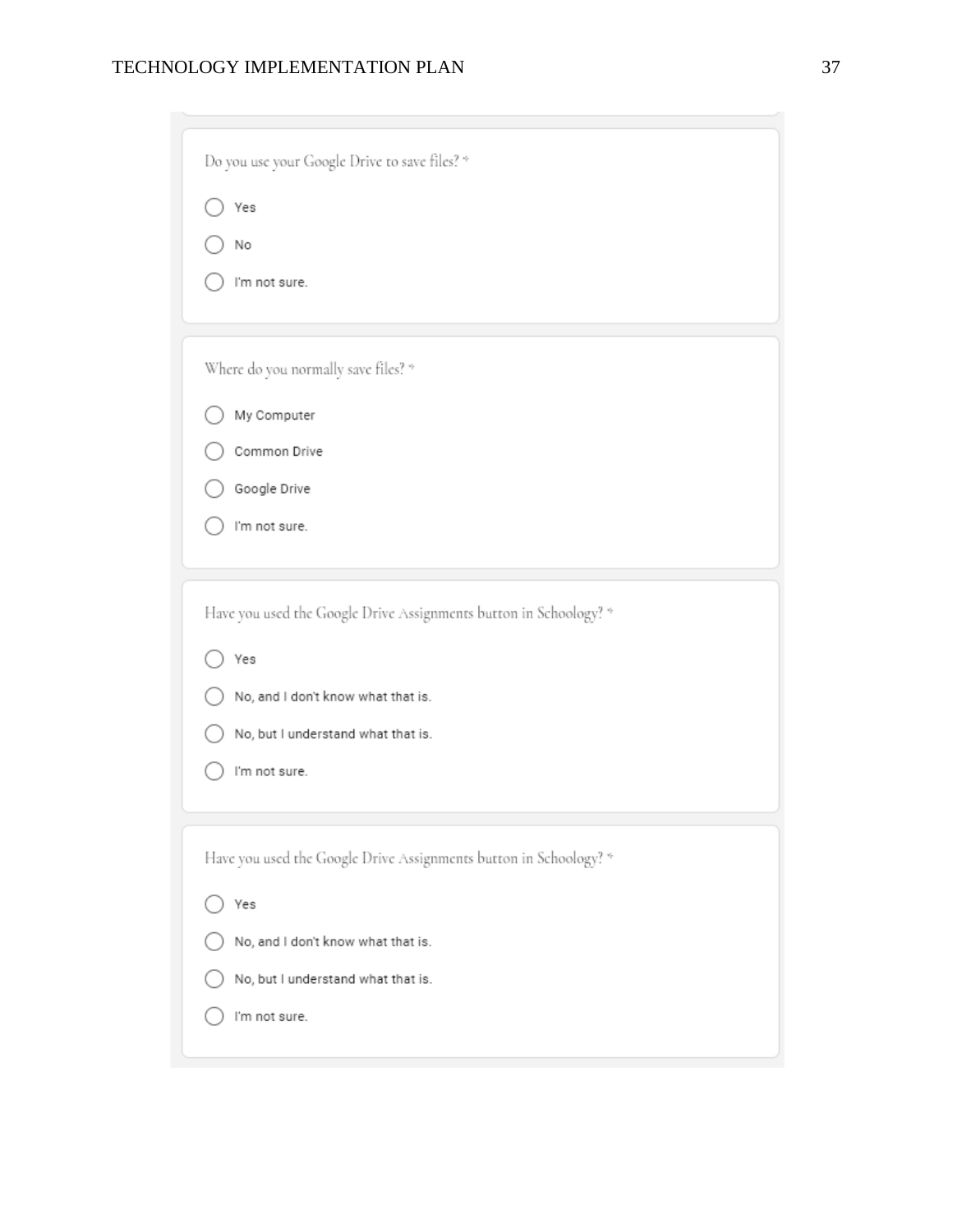| How comfortable do you feel using Google Workspace (Google Drive and Google apps like<br>Docs, Sheets, and Slides)? *                                   |
|---------------------------------------------------------------------------------------------------------------------------------------------------------|
| 1 2 3 4 5 6 7 8 9 10                                                                                                                                    |
| I feel confident in all of these<br>I do not know what this is.<br>areas.                                                                               |
| Up to this point, what degree do you or have you incorporated Google Workspace into your<br>courses? *                                                  |
| 0- I have not used it all.                                                                                                                              |
| 1- I have used it for file storing.                                                                                                                     |
| 2- My students use it for file storing (specifically for my course).                                                                                    |
| 3- I have created a file using a Google App (Docs, Slides, Sheets, Forms, etc.)/My<br>students have created a file using a Google App for my course(s). |
| 4- I have created an assignment in Schoology using the Google Drive Assignments<br>button.                                                              |
| Other:                                                                                                                                                  |
| Do you have any specific questions?                                                                                                                     |
| Your answer                                                                                                                                             |
| <b>Submit</b><br>Page 1 of 1<br>Clear form                                                                                                              |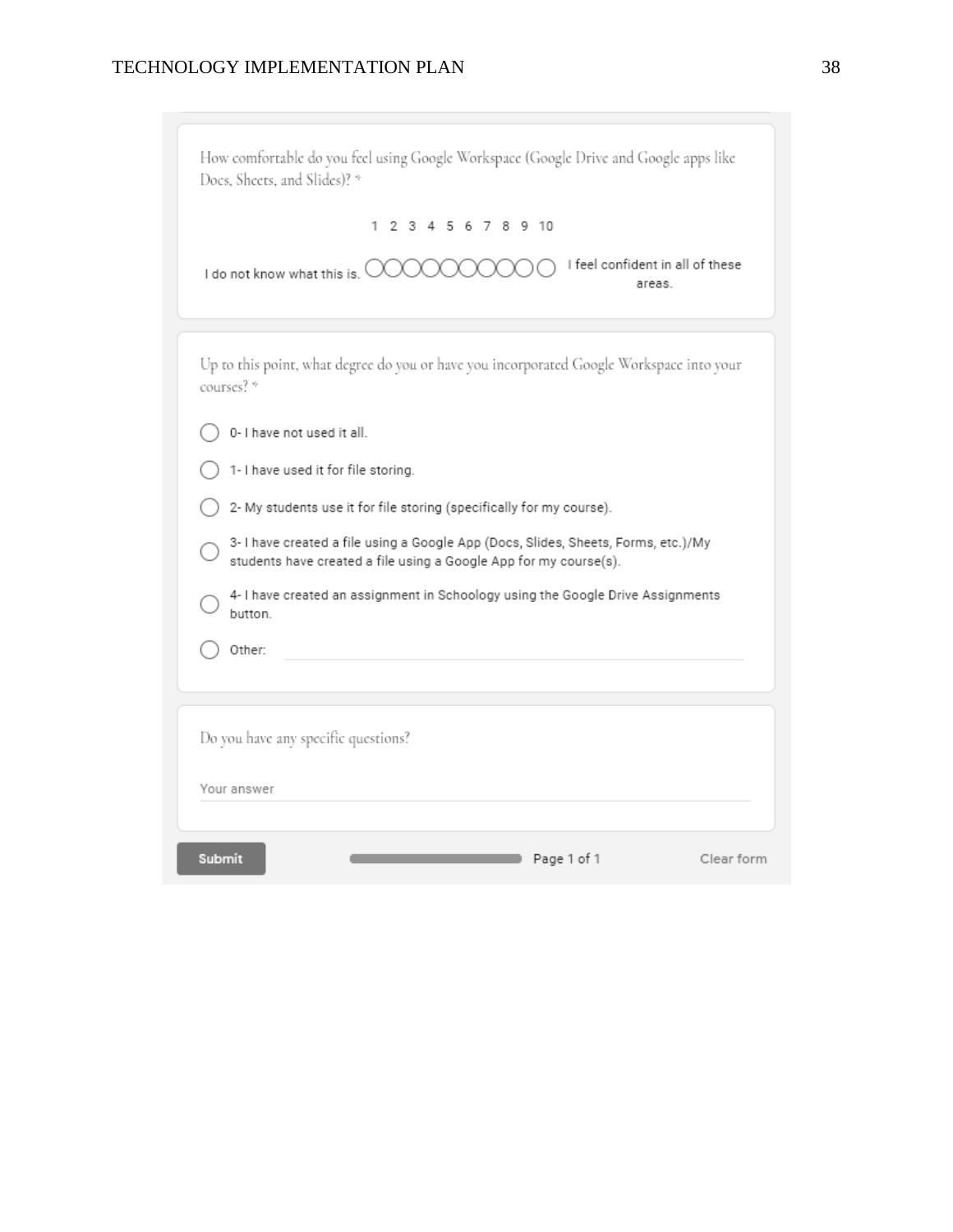# **Appendix B**

# **Mid-Project Survey: October**

| Technology Coaching Experience: Mid-<br>Project Assessment<br>The purpose of this survey is to gather mid-project assessment data and help inform future |
|----------------------------------------------------------------------------------------------------------------------------------------------------------|
| coaching sessions. Please return surveys by 8:00 A.M. Saturday, October 16th. Thank you!                                                                 |
| abradley@freemanacademy.org Switch account<br>♋<br>* Required                                                                                            |
| Email *                                                                                                                                                  |
| Your email                                                                                                                                               |
| Have you used the Google Drive Assignments button in Schoology? *                                                                                        |
| Yes                                                                                                                                                      |
| No, and I don't know what that is.                                                                                                                       |
| No, but I understand what that is.                                                                                                                       |
| I'm not sure.                                                                                                                                            |
| Is the Google Drive Assignments feature in Schoology a relevant option for your<br>learning environment? *                                               |
| Yes                                                                                                                                                      |
| No                                                                                                                                                       |
| Possibly, but I do not know the best way to try it.                                                                                                      |
| Did you find that the group session on September 27th was a relevant<br>professional development experience?                                             |
| Yes                                                                                                                                                      |
| No                                                                                                                                                       |
| I was not there.                                                                                                                                         |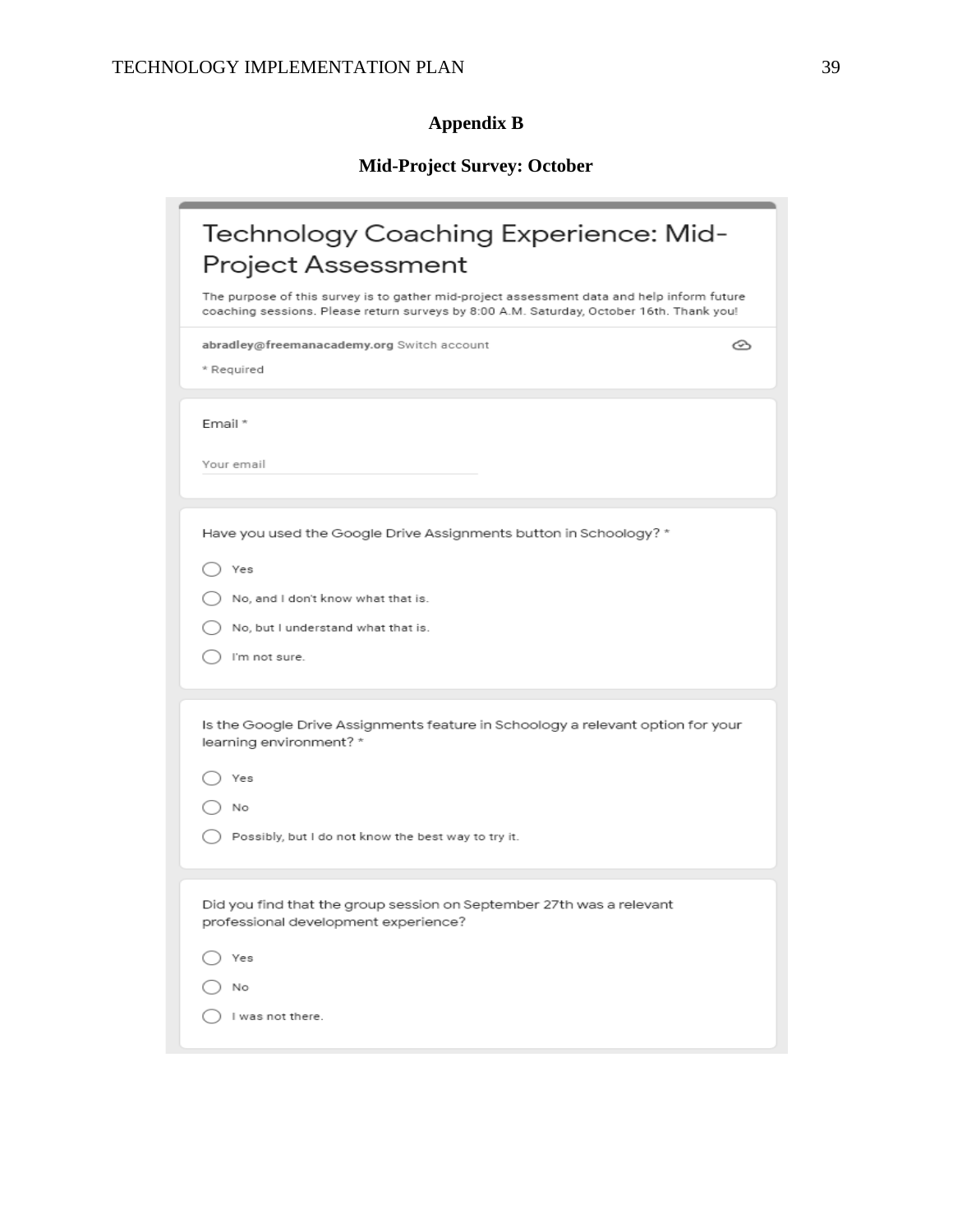Do you have any specific feedback from that session?

Your answer

Is there a topic you would like to learn more about in regards to technology implementation?

Your answer

How comfortable do you feel using Google Workspace (Google Drive and Google apps like Docs, Sheets, and Slides)? \*

1 2 3 4 5 6 7 8 9 10

I do not know what this is. 000000000 I feel confident in all of these

areas.

To what extent do you agree with these statements. \*

|                                                                                                                              | Strongly<br>Disagree | Somewhat<br>Disagree | Neutral or<br>Non-<br>Applicable | Somewhat<br>Agree | Strongly<br>Agree |  |
|------------------------------------------------------------------------------------------------------------------------------|----------------------|----------------------|----------------------------------|-------------------|-------------------|--|
| Individual<br>coaching<br>sessions help<br>me gain<br>confidence in<br>using<br>technology in<br>my learning<br>environment. |                      |                      |                                  |                   |                   |  |
| Individual<br>coaching<br>sessions are a<br>relevant<br>professional<br>development<br>opportunity for<br>me.                |                      |                      |                                  |                   |                   |  |
|                                                                                                                              |                      |                      |                                  |                   |                   |  |
| Submit                                                                                                                       |                      |                      |                                  |                   | Clear form        |  |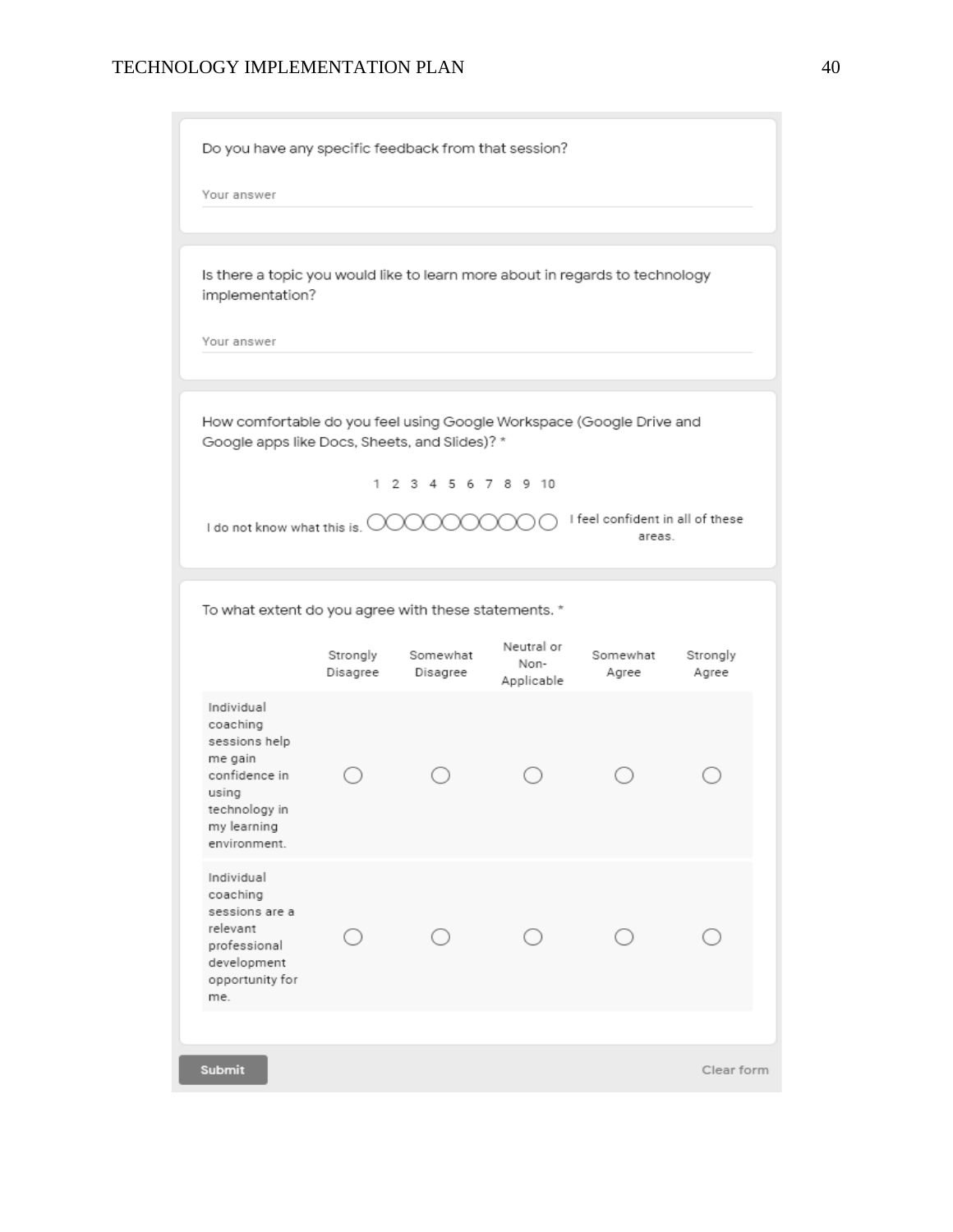# **Appendix C**

# **Post-Project Survey**

|  | Google Integration<br>The purpose of this survey is to determine this project's efficacy. The questions are similar<br>to the ones answered in the initial survey (September) to allow for measurable outcomes. |  |  |  |  |
|--|-----------------------------------------------------------------------------------------------------------------------------------------------------------------------------------------------------------------|--|--|--|--|
|  |                                                                                                                                                                                                                 |  |  |  |  |
|  | of abradley@freemanacademy.org (not shared) Switch account<br>↷<br>* Required                                                                                                                                   |  |  |  |  |
|  | Have you used your school Google account to login to Google Chrome browser? Example:<br>abradley@freemanacademy.org *                                                                                           |  |  |  |  |
|  | Yes                                                                                                                                                                                                             |  |  |  |  |
|  | No                                                                                                                                                                                                              |  |  |  |  |
|  | I'm not sure.                                                                                                                                                                                                   |  |  |  |  |
|  |                                                                                                                                                                                                                 |  |  |  |  |
|  | Do you use your Google Drive to save files? *                                                                                                                                                                   |  |  |  |  |
|  | Yes                                                                                                                                                                                                             |  |  |  |  |
|  | No                                                                                                                                                                                                              |  |  |  |  |
|  | I'm not sure.                                                                                                                                                                                                   |  |  |  |  |
|  | Where do you normally save files? *                                                                                                                                                                             |  |  |  |  |
|  | My Computer                                                                                                                                                                                                     |  |  |  |  |
|  | Common Drive                                                                                                                                                                                                    |  |  |  |  |
|  | Google Drive                                                                                                                                                                                                    |  |  |  |  |
|  |                                                                                                                                                                                                                 |  |  |  |  |